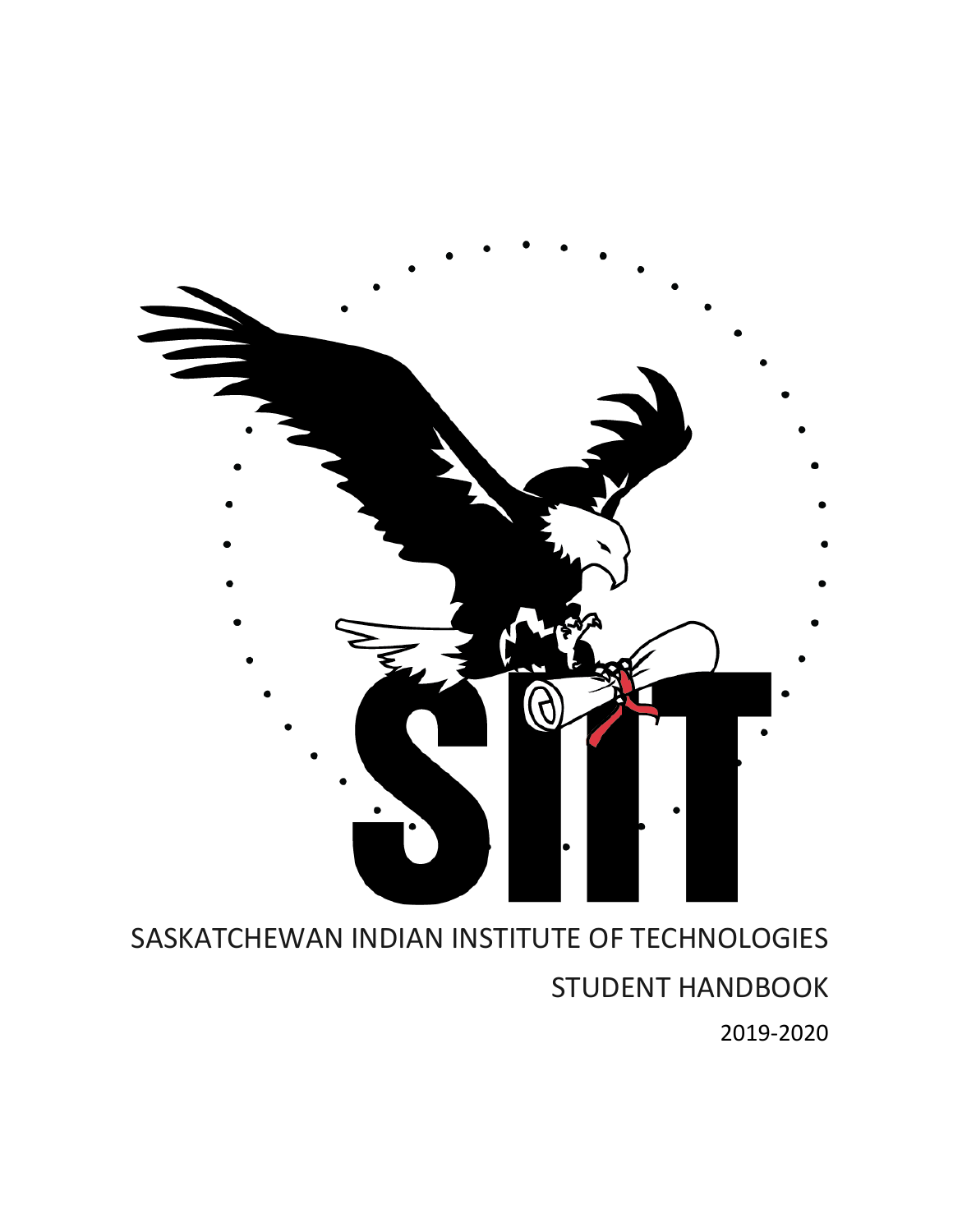## Table of Contents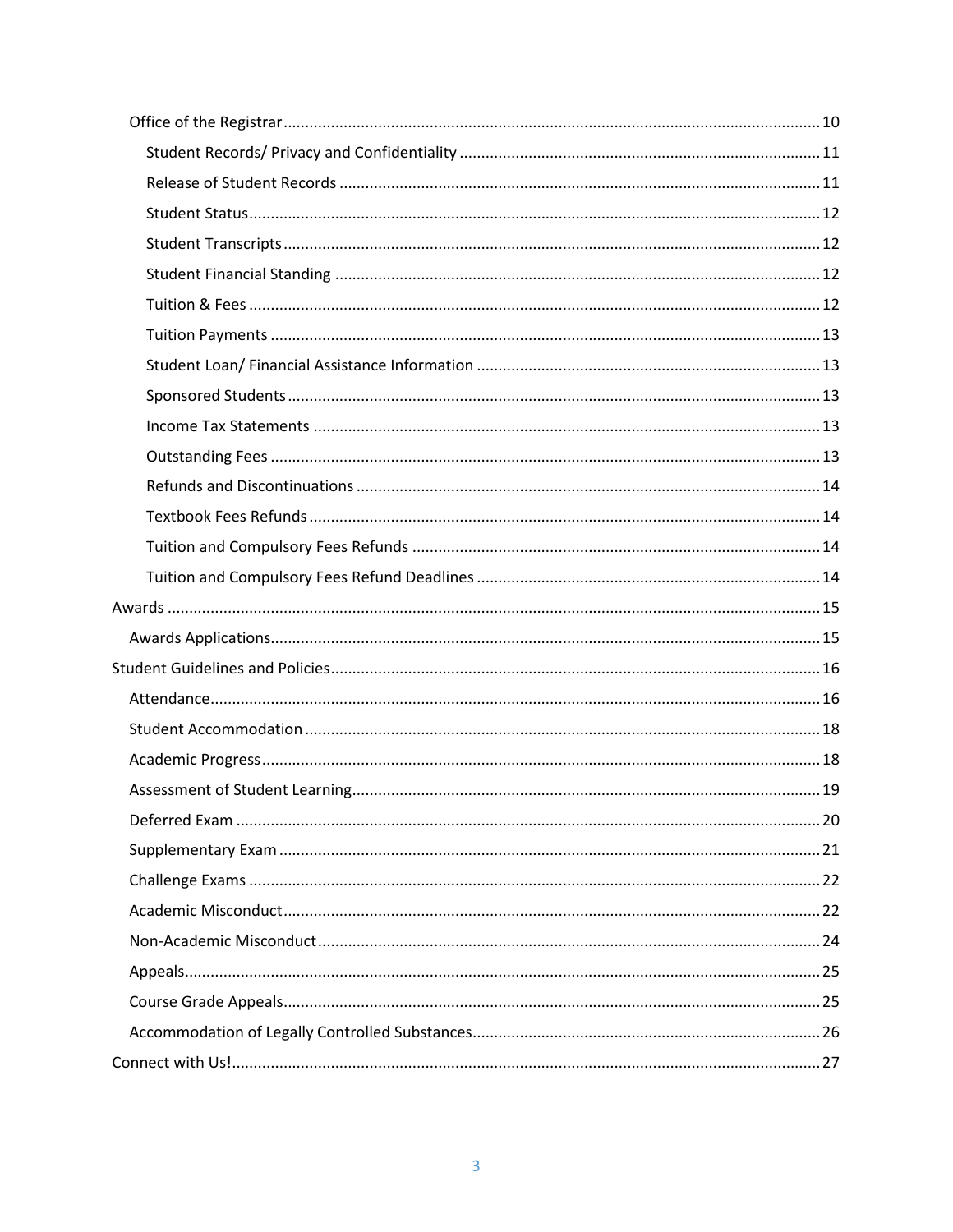#### <span id="page-3-0"></span>SIIT Locations

#### <span id="page-3-1"></span>Main Campuses

<span id="page-3-2"></span>Saskatoon Campus 229 4<sup>th</sup> Avenue South Saskatoon, SK S7K 4K3 Phone: 306-373-4777 Toll-free: 1-877-282-5622

#### <span id="page-3-3"></span>Prince Albert Campus

710 C 15<sup>th</sup> Avenue East Prince Albert, SK S6V 7A4 Phone: 306-953-7225

#### <span id="page-3-4"></span>Regina Campus

265 Albert Street Regina, SK S7R 2N5 Phone: 306-546-2945

#### <span id="page-3-5"></span>Head Office

118-335 Packham Avenue Asimakaniseekan Askiy Reserve Saskatoon, SK S7N 4S1 Provincial toll-free: 1-800-667-9704 Phone: 306-244-4444

#### <span id="page-3-6"></span>Community Locations

For more information on programs offered in communities throughout Saskatchewan, please contact our Saskatoon Campus.

#### <span id="page-3-7"></span>Career Centres

See the Employment and Career Services Section for Career Centre Locations.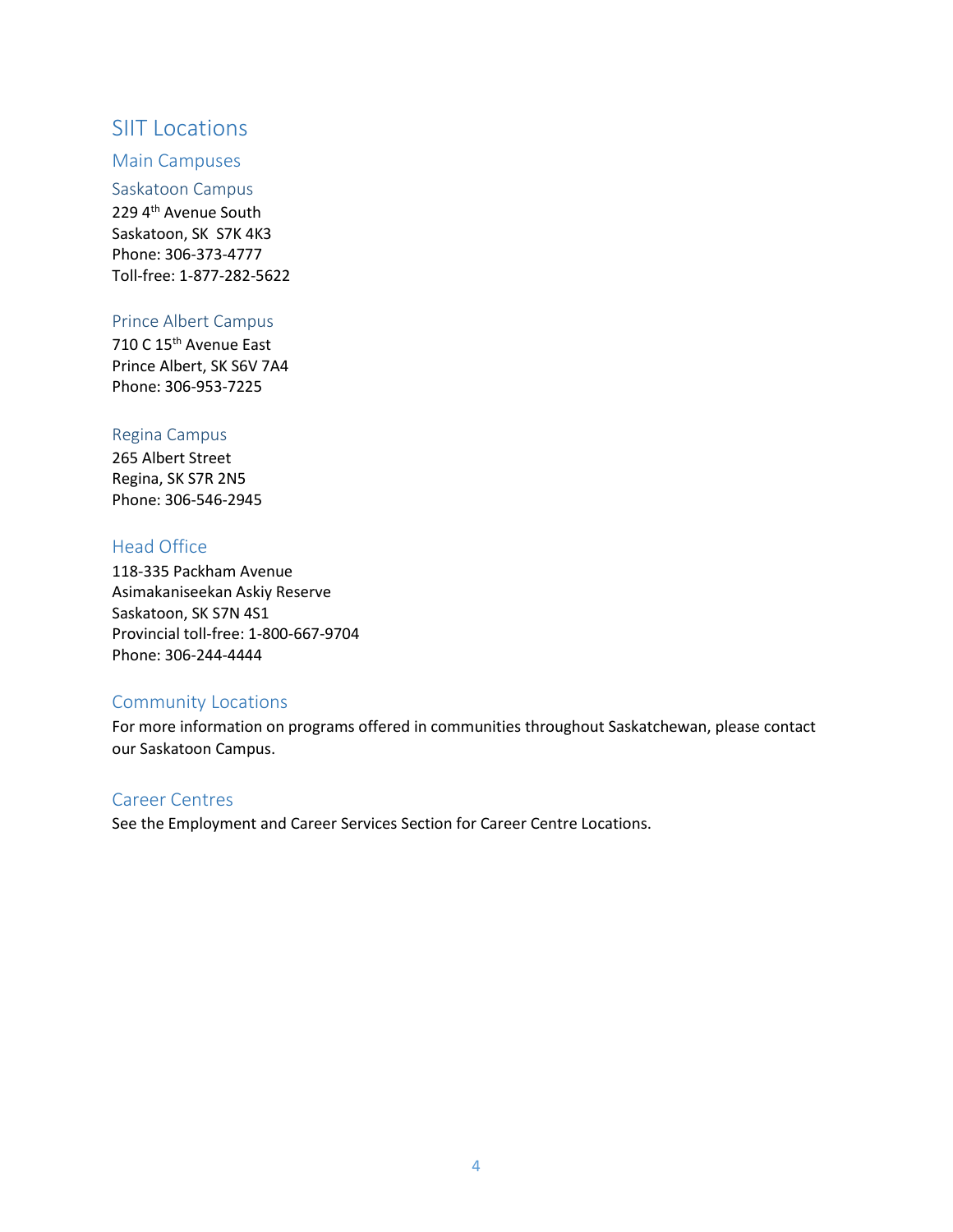## <span id="page-4-0"></span>Important Dates

| 05 August 2019        | Civic Holiday                                                         |
|-----------------------|-----------------------------------------------------------------------|
| 28 August 2019        | Adult Basic Education / ESWP Programs - First day of classes          |
| 02 September 2019     | Labour Day STAT                                                       |
| 03 September 2019     | Health & Community Studies Programs Begin - all locations             |
| 03 September 2019     | Business & Technology Programs Begin                                  |
| 14 October 2019       | <b>Thanksgiving STAT</b>                                              |
| 11 November 2019      | Remembrance Day STAT                                                  |
| 12 November 2019      | First Nations Unity Day STAT                                          |
| 23 - 31 December 2019 | No classes for SIIT ABE/Post-Secondary Students                       |
| 01 January 2020       | New Year STAT                                                         |
| 06 January 2020       | <b>SIIT Classes Resume</b>                                            |
| 17 February 2020      | Family Day STAT                                                       |
| 16 March 2020         | PD for ABE Department NO CLASSES                                      |
| 17 March 2020         | PD for ABE Department NO CLASSES                                      |
| 10 April 2020         | Good Friday STAT                                                      |
| 13 April 2020         | <b>Easter Monday STAT</b>                                             |
| 13-17 April 2020      | <b>SIIT Student Break</b>                                             |
| 15 April 2020         | <b>ESWP Classes End - ABE Department</b>                              |
| 16 April 2020         | First Nations Governance Day STAT                                     |
| 18 May 2020           | Victoria Day STAT                                                     |
| 29 May 2020           | Health & Community Studies/Business & IT Programs End - all locations |
| 31 May 2020           | ABE Last Day of Classes                                               |
| 18 June 2020          | <b>SIIT Convocation</b>                                               |
| 22 June 2020          | In Lieu of National Aboriginal Day June 21                            |
| 01 July 2020          | Canada Day STAT                                                       |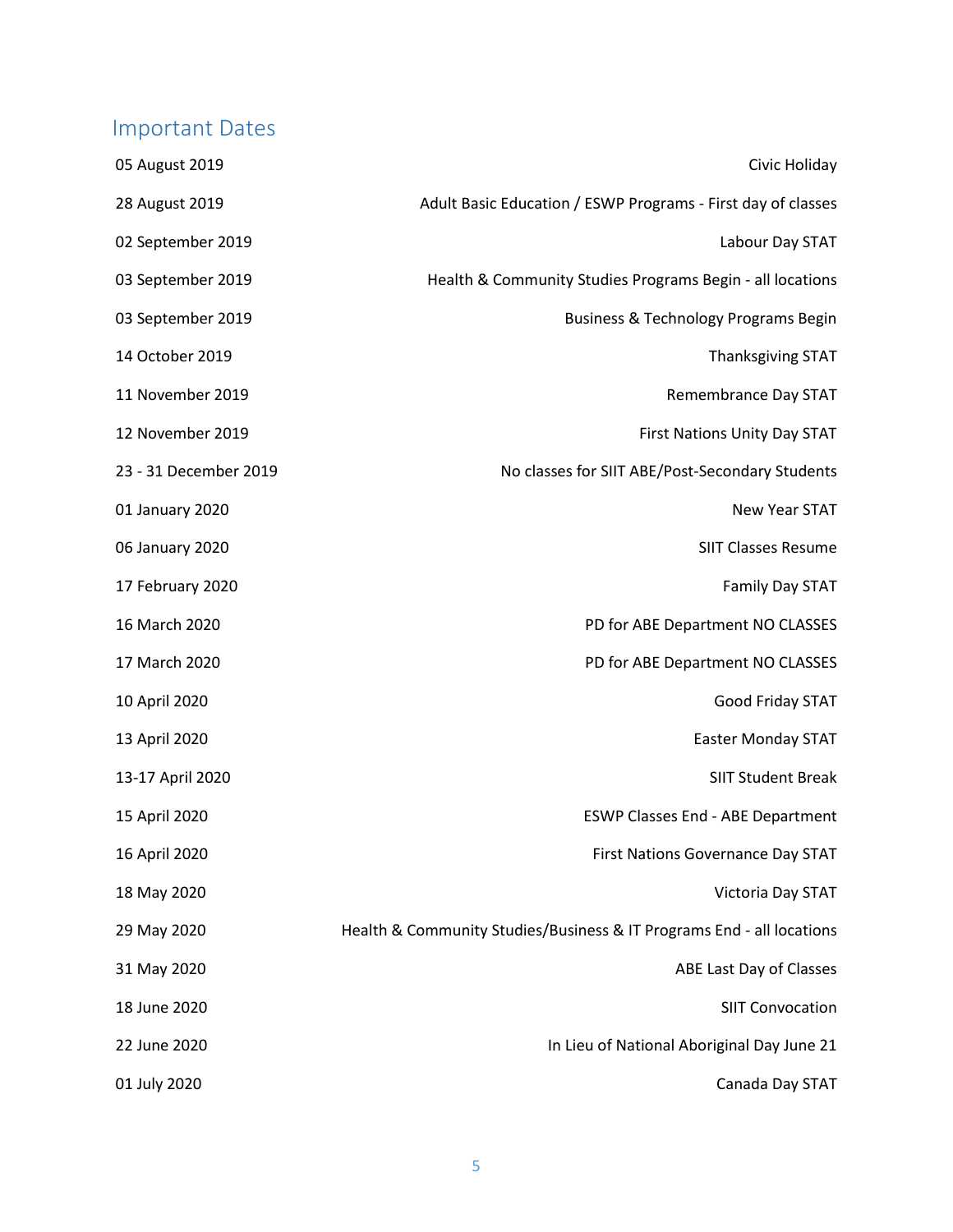### <span id="page-5-0"></span>About SIIT

Saskatchewan Indian Institute of Technologies (SIIT) is a First Nations-governed educational institution, one of only four credit-granting post-secondary institutions in the province- and the only accredited Indigenous institution. SIIT provides adult learners with academic, vocational and technical training as well as services and supports for employment and career growth. Indigenous learners are at the core of SIIT, representing over 90% of the student body.

#### <span id="page-5-1"></span>Vision and Mandate

SIIT's Strategic Plan sets out a bold Vision: "Through student-focused, market-relevant programs and services in an Indigenous learning environment, we create work-ready achievers and role models who appreciate the value of learning now and in the future".

In all things, SIIT is committed to maintaining a First Nations focus and is dedicated to ongoing collaboration with First Nations stakeholders and communities to implement learner-focused strategies. SIIT recognizes a broad array of stakeholders that includes learners, job seekers, graduates, instructors, educators, training partners, employers, Elders, First Nations leaders and communities, SIIT staff, management and board.

#### <span id="page-5-2"></span>Our History

Established in 1976 as the Saskatchewan Indian Community College, SIIT was created in response to the need for quality post-secondary education for Indigenous people in an environment that promotes traditional ways and supports success. SIIT originally delivered adult academic upgrading and later branched into post-secondary programs.

With increases in funding, SIIT expanded its base of satellite colleges and added fully certified occupational courses and curriculum to its program offerings. In 1985, the Federation of Sovereign Indigenous Nations (FSIN) passed an Act respecting the Saskatchewan Indian Institute of Technologies. In 2000, the Province of Saskatchewan conferred SIIT the authority to grant certificates, diplomas and credits by passing the Saskatchewan Indian Institute of Technologies Act- making SIIT the only credit-granting Indigenous institution in the Province.

#### <span id="page-5-3"></span>Our Existing Network

SIIT continues to expand its provincial impact and now encompasses a network of three principal campus sites, eight strategically located career and trades training centres, two mobile job connection units, and over 35 community learning sites.

SIIT maintains focus on advancement of post-secondary education, adult education and skill development for all First Nation peoples through multiple pathways that support student success. One of SIIT's key strategies is to enter into partnerships to ensure growth and innovation. Programs are planned and delivered based on labour demands and community needs. Industry partnerships are cultivated to provide critical connections to work experience opportunities and relevant, meaningful employment.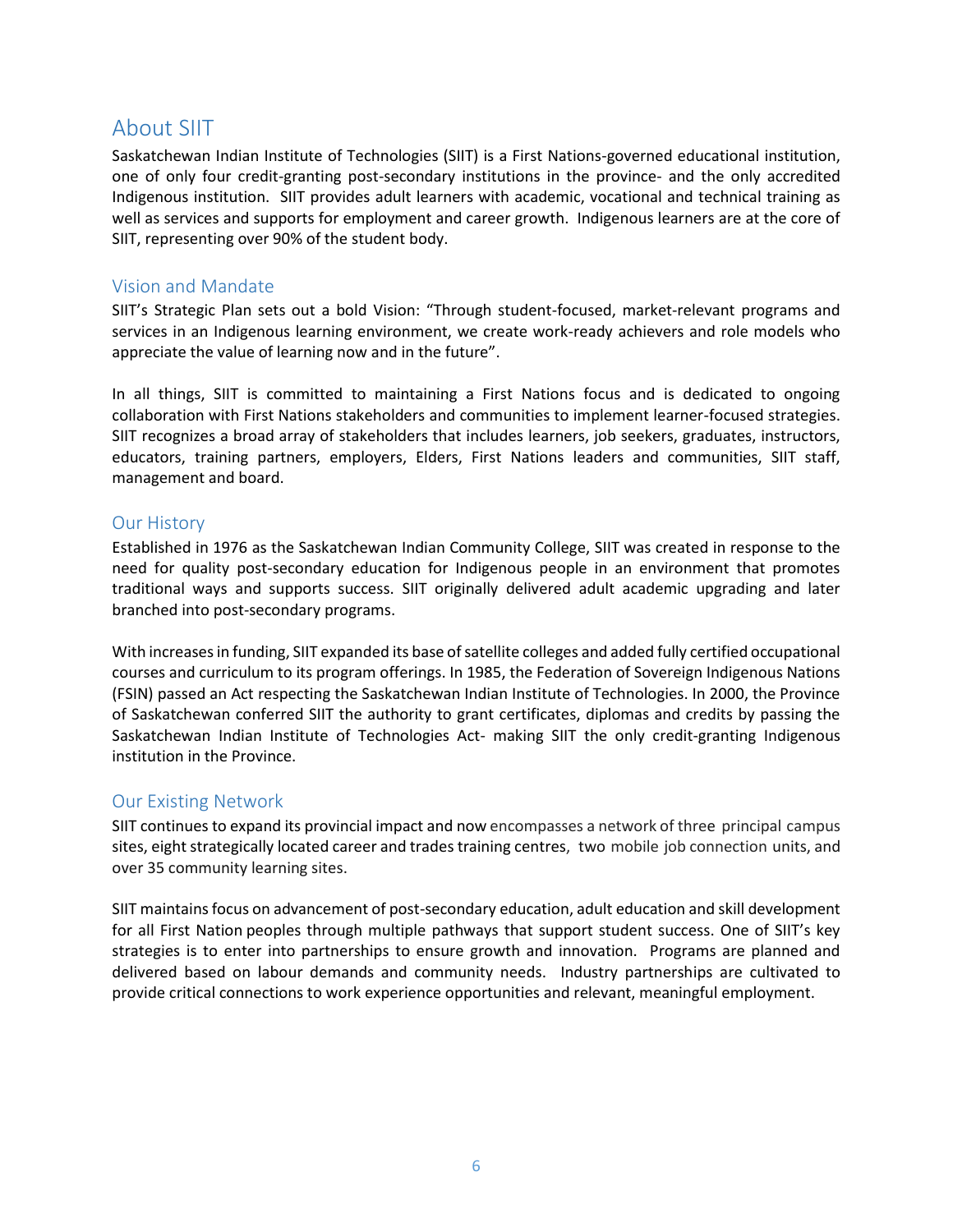## <span id="page-6-0"></span>A Message from Our Leadership

In 1976, SIIT was established by First Nation leaders to carry out the vision and needs of our communities and citizens. That vision remains strong and dedicated. Today, as an Indigenous institution governed by First Nation leaders, our vibrant learning community is made up of more than 90% Indigenous students and 70% Indigenous staff. With a province wide footprint of campuses, trade and Career Centres, mobile training units, and many community program sites, SIIT programs are available wherever you are. We consider ourselves fortunate to be able to attract student talent from every community and First Nation in Saskatchewan- welcoming many from beyond provincial borders.

Our goal is to be responsive to the needs of our learners and provide programs that reflect current labour market needs and standards. Recently, the institute launched a curriculum renewal project that supports innovation in all of our program areas. Through this initiative, we have recommended and implemented several new programs. More than ever, our graduates are positioned for success, and equipped for a highly competitive job market.

Collaboration with community, corporate and educational partners adds strength to our advisory groups, work integrated learning and credit transfer strategies, and provides scholarships and community support to our learners while attending SIIT. We look forward to growing our network for the benefit of our learning community.

We are proud to be a leader when it comes to retention rates and employment outcomes. Our Student Services model ensures that our learners have all the supports they might need on every step on their journey, from initial contact through to their successful entry into the workforce. Our dedicated and professional staff and instructors will support you in your courageous decision to take the next step towards your future.

It's the students that bring energy, life and culture to the institution at each campus and community location. There will be struggles along your path, and our staff and faculty are committed to partner with you to achieve your goals. We have made many additions to our support team and increased the services we provide. We encourage you to take advantage of the many student supports available and are dedicated to working with you towards success.

When you choose SIIT, you join an accomplished group of more than 55,000 alumni creating change and prosperity in First Nation communities, on a local and global scale. As a part of the SIIT family we take pride in our collective accomplishments and share your enthusiasm for the future.

On behalf of SIIT's staff, faculty and Board of Governors, we wish you all the best.

Riel Bellegarde- President & CEO

Chief Darcy Bear- Chair of the Board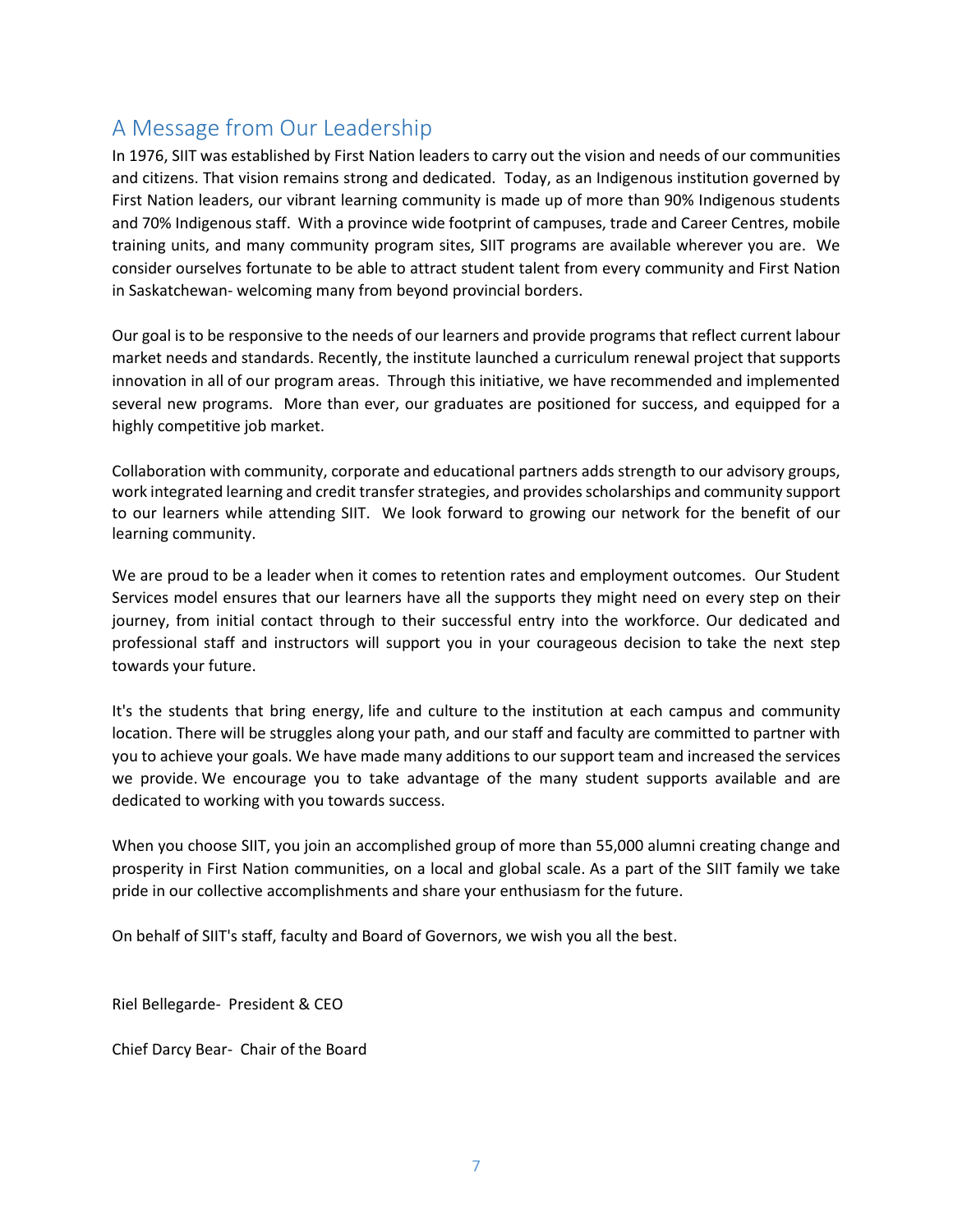## <span id="page-7-0"></span>Information for Students

Tânisi, Hau Kona, Anīn Šikwa, Hau Koda, Edląnét'e, Hau Kola, Welcome to SIIT!

At SIIT, there are many services available to support your success. If you have any questions or needs please inquire with your instructors, the Program Coordinator, or any member of the Student Services Team.

Principles of Student Success at SIIT:

- Endeavour to find balance in the physical, emotional, mental and spiritual elements of your life to ensure proper self-care.
- Contribute positively to your program by being an active participant within your learning community.
- Be engaged in your studies and be prepared to learn.
- Strive for your personal best.
- Welcome new experiences and pursue new opportunities while at SIIT.
- Be respectful of yourself, your learning spaces and your learning community.
- Be responsible for your actions.

#### <span id="page-7-1"></span>Site Information

#### <span id="page-7-2"></span>Parking

Students are responsible for their own parking at SIIT program locations. Contact your Program Coordinator for information on available parking in your vicinity.

#### <span id="page-7-3"></span>Lockers

Some site locations are equipped with locks and lockers for student use. Students are expected to use the lockers responsibly. SIIT cannot be held accountable for lost or stolen student property at any of its locations.

#### <span id="page-7-4"></span>Food and Drinks

Each campus or program site will designate an eating area and define classroom regulations. Food and drink is strictly prohibited where there are computers or laboratory equipment.

#### <span id="page-7-5"></span>Student Leadership Council

Each campus or program site may have a student leadership body. SIIT expects student council representatives to meet the following criteria:

- Maintain a minimum academic average of 60%
- Maintain a minimum 90% attendance record
- Maintain acceptable overall performance and conduct
- Be in good financial standing with SIIT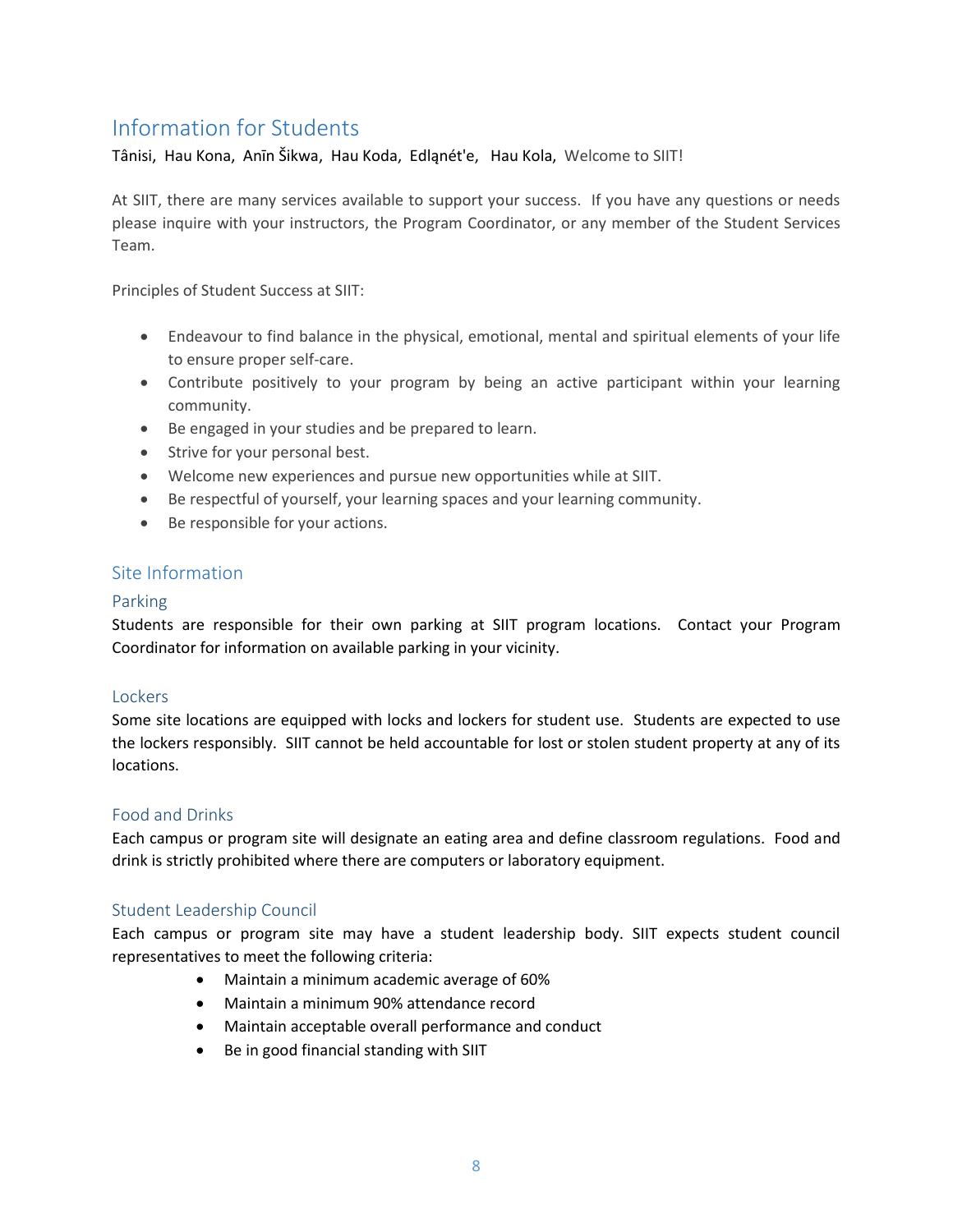#### <span id="page-8-0"></span>Safety Policies and Procedures

SIIT prides itself on building and maintaining a safe environment for all of our learners and staff. SIIT has a formal Emergency Response Plan for each of our locations. Detailed information regarding site-specific safety protocols is available through your Campus Coordinator, Program Coordinator, or instructors.

#### <span id="page-8-1"></span>Student Events

Information regarding Events at your location is available through your Campus or Program Coordinator.

#### <span id="page-8-2"></span>Student Services

Student Services at SIIT offers a broad range of services to support your success. A specialized team of Learning Specialists, a Registered Psychologist, Academic Coaches, and the Academic Advisor provide services that focus on academic success. Student Counsellors provide emotional support while the Student Support Officer offers connections to community services.. To ensure a culturally responsive and encouraging environment, Student Services looks to Elders and a Cultural Coordinator to provide leadership and support. To access the services available at your location, please ask your instructor or program coordinator for assistance.

#### <span id="page-8-3"></span>Employment and Career Services

SIIT Career Centres provide opportunities for individuals to develop skills and establish careers by providing access to training, upgrading, and trade certification, as well as links to employment. Services for job seekers include:

- Career counselling/ planning
- Resume/ cover letter preparation
- Links to employment
- Interview skills preparation
- Pre to post hire job coaching

To access services, visit the Career Centre nearest you:

#### <span id="page-8-4"></span>Career Centre - Battlefords

 $1301 - 101$ <sup>st</sup> Street North Battleford, SK S9A 0Z9 Phone: 306.445.4890 Fax: 306.445.4925

#### <span id="page-8-5"></span>Career Centre - Creighton

687 Bereskin Ave. Creighton, SK S0P 0A0 Mailing: Box 353 Creighton, SK S0P 0A0 Phone: 306.688.1222 or 306.688.2140 Fax: 306.688.1221 Toll-free: 1-844-688-1222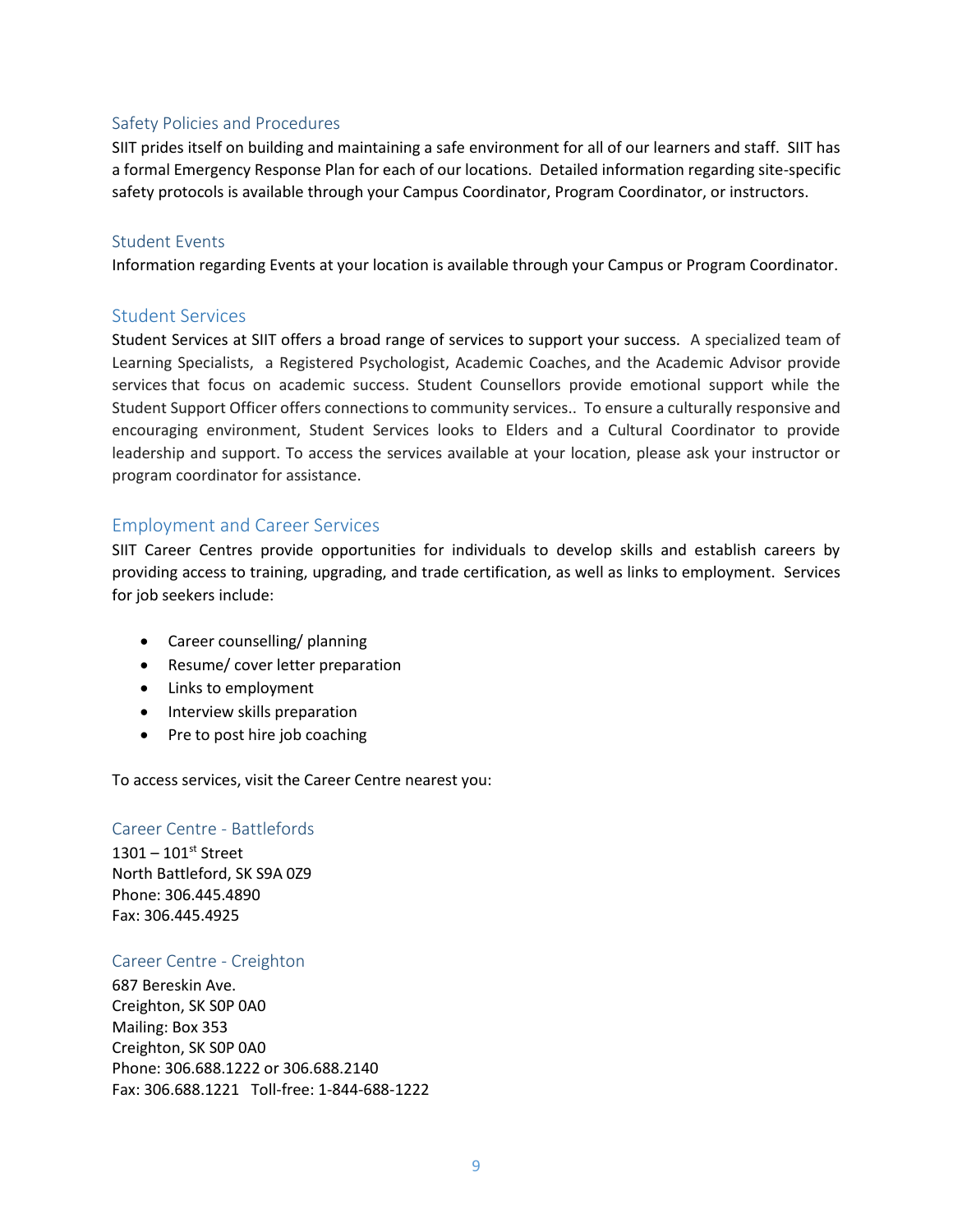#### <span id="page-9-0"></span>Career Centre - La Ronge

1303 La Ronge Avenue P.O. Box 1588 La Ronge SK S0J 1L0 Phone: 306.425.5758 Toll Free: 1.866.750.8820 Fax: 306.425.5792

#### <span id="page-9-1"></span>Career Centre - Meadow Lake

905 1st Avenue West P.O Box 2030 Meadow Lake, SK S9X 1Z4 Phone: 306.234.2375 Fax: 306.234.2378

#### <span id="page-9-2"></span>Career Centre - Prince Albert

Suite 101, 1008– 1st Avenue West Prince Albert SK S6V 4Y4 Phone: 306.953.7228 Fax: 306.953.7231 or 306.953.5808

#### <span id="page-9-3"></span>Career Centre - Regina

2415 7th Avenue Regina SK S4R 5E7 Phone: 306.721.4473 Fax: 306.721.4478

#### <span id="page-9-4"></span>Career Centre - Saskatoon

Main Floor, 229 – 4th Avenue South Saskatoon SK S7K 4K3 Phone: 306.373.4694 Fax: 306.244.5717

#### <span id="page-9-5"></span>Career Centre - Yorkton

253 Myrtle Ave. Yorkton S3N 1R5 Phone: 306.783.2224 Fax: 306.783.2248

#### <span id="page-9-6"></span>Office of the Registrar

The Office of the Registrar is located at the Saskatoon Campus and is responsible for:

- Student ID cards
- Canada Student Loans documents
- Tuition and fee payments
- T2202A tax receipts and enrolment verification
- Academic records, transcripts, certificate and diploma issuance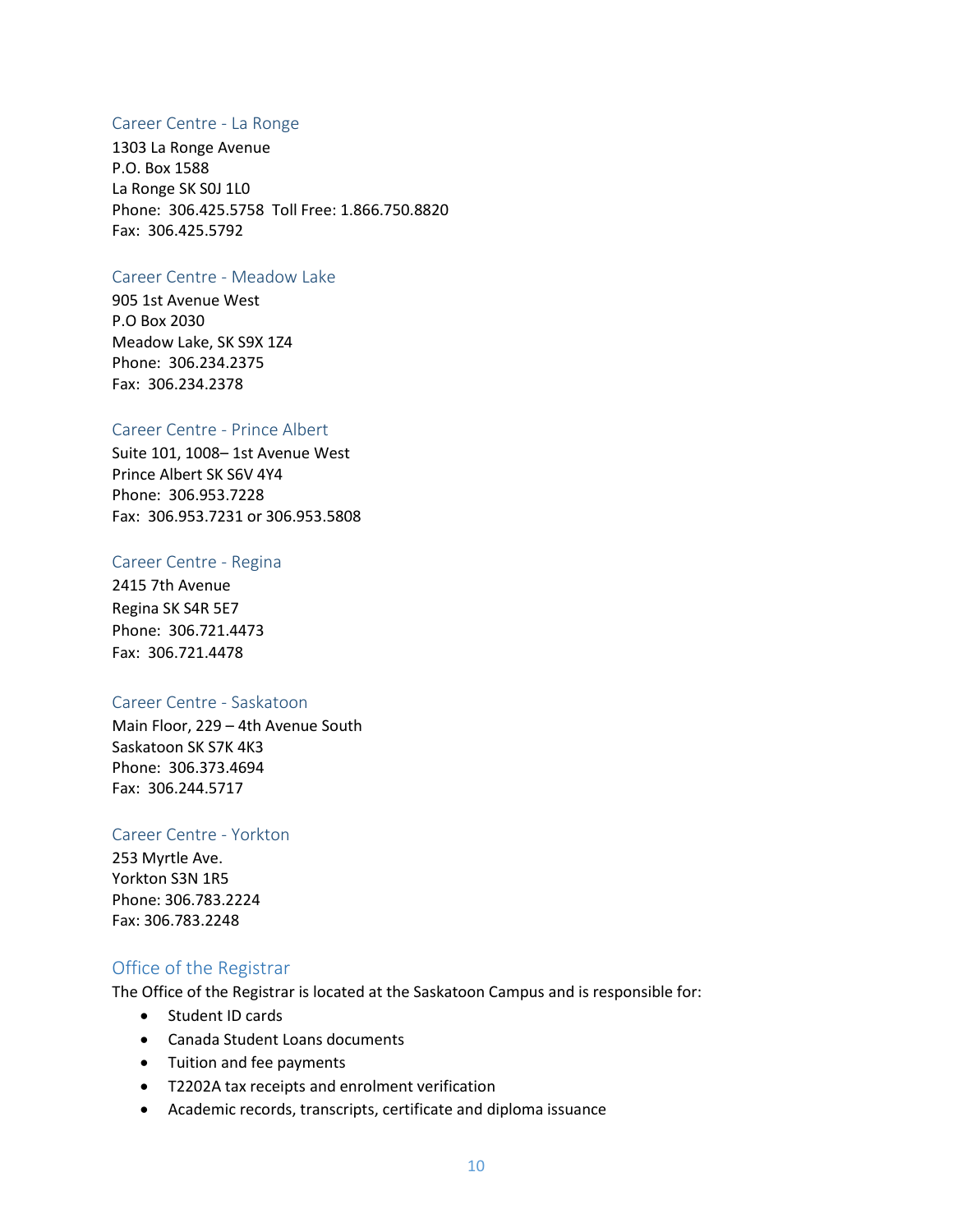The Registrar's office is open weekdays: Monday – Thursday 8:00 a.m. – 4:30 p.m. and Friday 8:30 am – 4:00 p.m. and can be contacted at **1.877.282.5622 Toll Free or by email a[t registrar@siit.ca](mailto:registrar@siit.ca)**

To request documents from the Registrar's Office, you will need to complete a Document Request Form and submit it to the Registrar's Office. Forms can be accessed through the Office of the Registrar at **1.877.282.5622 Toll Free or by email at [registrar@siit.ca](mailto:registrar@siit.ca)**

#### <span id="page-10-0"></span>Student Records/ Privacy and Confidentiality

This is summarized version of the policy. For full policy please see [http://siit.ca/wp](http://siit.ca/wp-content/uploads/2018/11/Academic-Policies-2018-19.pdf)[content/uploads/2018/11/Academic-Policies-2018-19.pdf](http://siit.ca/wp-content/uploads/2018/11/Academic-Policies-2018-19.pdf)

The Saskatchewan Indian Institute of Technologies (SIIT) is committed to respecting and protecting the privacy of the personal information it obtains about its students, clients, employees and stakeholders in the course of their employment, studies and business at SIIT. The personal information of students at SIIT includes all information found in student record files including student names, dates of birth and home addresses, student numbers, financial records, disciplinary matters, CPICS (where applicable) and medical diagnoses and assessments.

With prior consent, SIIT may disclose the personal information of students to outside third parties. SIIT will ensure that all third party providers employ a comparable level of protection of personal information as SIIT except where disclosure by SIIT or the third party provider is required by law. Where possible, SIIT will utilize privacy agreements/contracts with third party providers to protect the confidentiality and security of personal information.

A student at SIIT who would like to know what personal information SIIT has collected about them should direct the inquiry to the Registrar's Office who will respond to the inquiry as quickly as possible and, in any event, not later than thirty (30) days after receiving the request. If the thirty day timeframe cannot be made and an extension is required, written notice will be provided to the individual outlining the expected date of response. Any student who has a question or complaint about the content, administration or application of this policy should direct the inquiry to the Registrar's Office. The Registrar's Office will investigate the complaint and notify the student of the outcome of the investigation, including any action(s) taken as a result.

#### <span id="page-10-1"></span>Release of Student Records

Student records include files, documents and other materials containing information directly related to a student. SIIT Faculty and Administration are given specific/ predetermined access rights to a student's records. A student has the right to review his or her academic history.

SIIT assumes responsibility for the confidentiality of student records. No information about a student's academic record will be released to a third party without the written consent of the student. Third party requests may be subject to a \$100.00 processing fee payable to SIIT prior to release of student information. SIIT Finance will accept payments by cheque, money order, debt and credit card (Mastercard, Visa).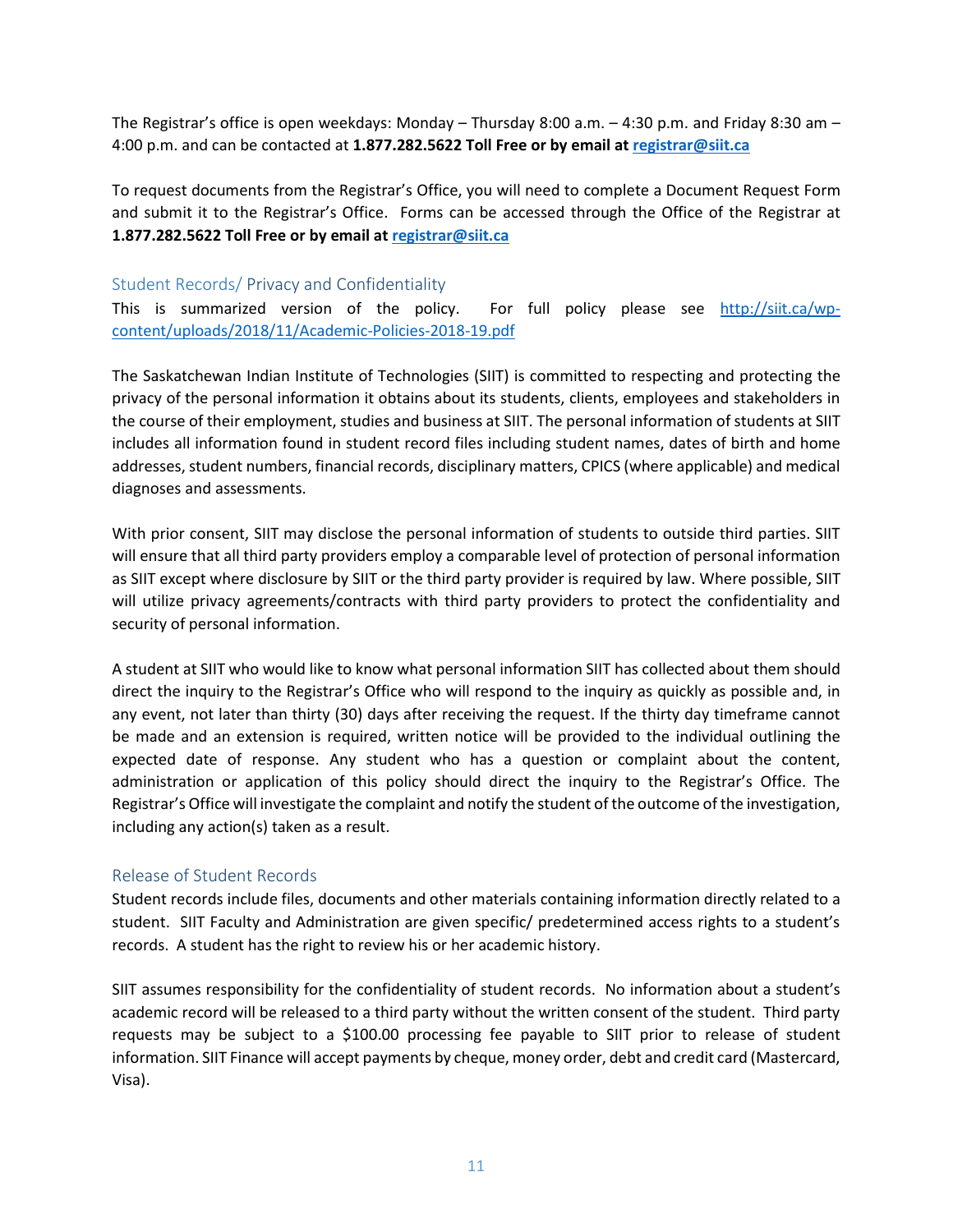#### <span id="page-11-0"></span>Student Status

Student status is determined based on the program length and/ or the number of classes the student is enrolled in.

**Full-time student:** Four (4) or more classes per semester

**Part-time student**: Less than four (4) classes per semester or pending program criteria.

A student's status is considered Withdrawn or Required to Discontinue following withdrawal from a program.

#### <span id="page-11-1"></span>Student Transcripts

Requests for transcripts must be made to the Office of the Registrar by completing the Request for Transcript form. The form can requested by calling the Office of the Registrar at **1.877.282.5622 Toll Free or by email at [registrar@siit.ca](mailto:registrar@siit.ca)** Financial holds must be cleared from your account before any exit documents will be issued.

#### <span id="page-11-2"></span>Student Financial Standing

Students are responsible for ensuring that they are in good financial standing at all times. The payment of all tuition and fees is a requirement for program continuation, release of marks, certificates, and diplomas.

#### <span id="page-11-3"></span>Tuition & Fees

In accordance with the SIIT Act, SIIT is authorized to determine fee structures for its programs, services and related resources. SIIT sets tuition and fees annually and communicates this information to applicants, students and stakeholders. Tuition and fees for students enrolled in SIIT programs are as follows:

**Tuition Fees** are charged for providing credit and non-credit instruction and credentialing of a program. Tuition rates are established annually, come into effect July  $1<sup>st</sup>$ , and are available on the SIIT website as well as through Admissions & Advisory Services.

**Textbook Fees** are charged in accordance with program requirements, for textbooks and e-texts purchased by SIIT on behalf of the student.

**E-Texts and Laptop Fees** are non-refundable.

**Compulsory Fees** cover a portion of costs of providing services, student ID cards, student internet accounts, convocation, and lockers/locks. Compulsory fees may also cover a portion of program-specific costs, such as shop supplies, resource materials, personal protective gear, equipment tool kits, and technology/ printing/ lab fees.

**UPASS Fees** are mandatory for all post-secondary students attending programs at the Regina and Saskatoon Campuses. Fees are \$260/ year. Partial fees may be refunded if a student withdraws in the first semester.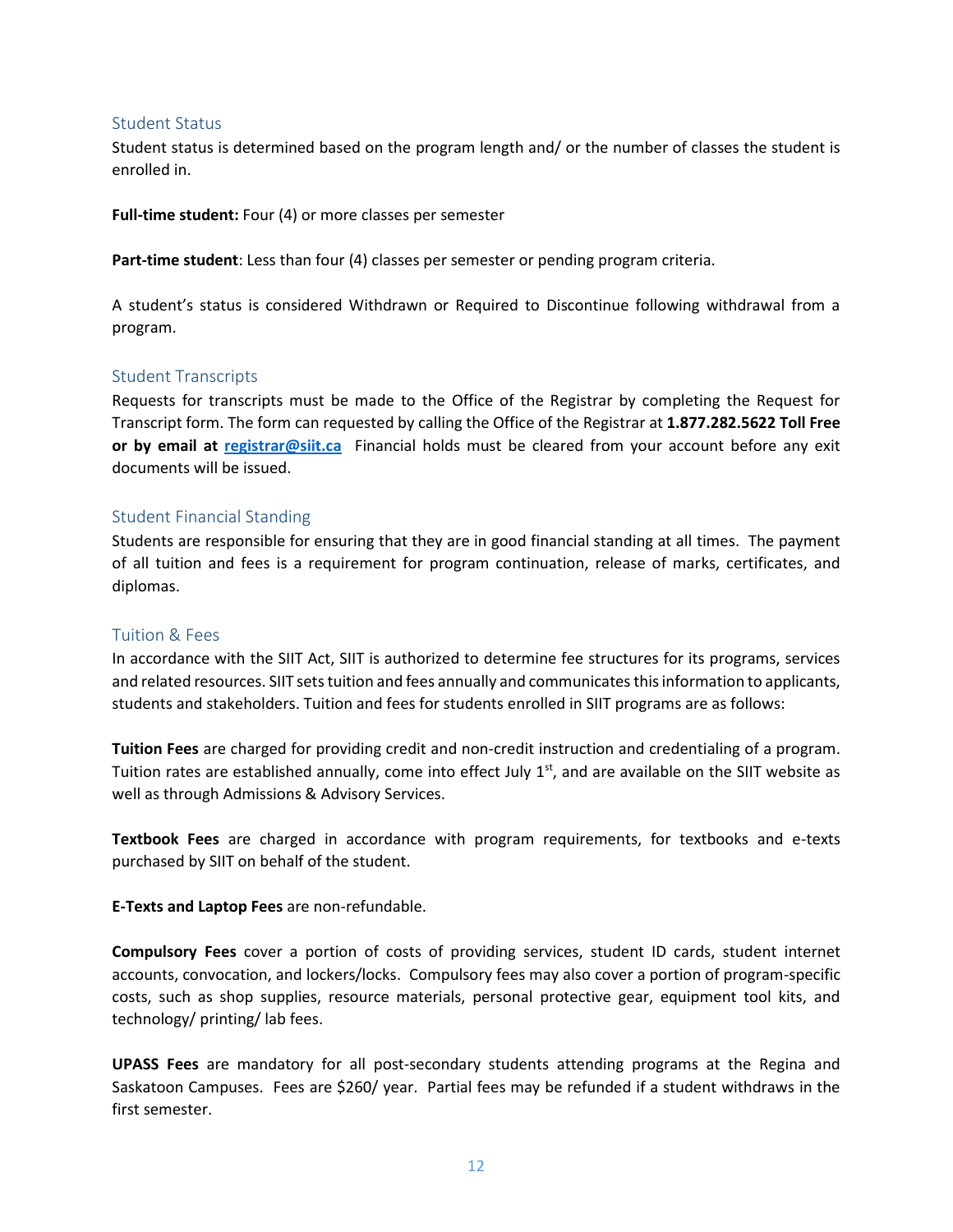**Miscellaneous Service Fees** apply to items not covered by compulsory fees and are charged for items including but not limited to issuing duplicate documents, issuing official transcripts, and processing withdrawals and discontinuations:

- Duplicate Certificate/Diploma \$25
- Official Transcript:  $1$  Copy  $$6$
- Official Transcript: 3 Copies \$15

#### <span id="page-12-0"></span>Tuition Payments

Please do not send cash by mail. Payments by cheque or bank draft payable to SIIT can be mailed to:

Saskatchewan Indian Institute of Technologies Attention: Accounts Receivable 118-335 Packham Avenue Asimakaniseekan Askiy Reserve Saskatoon, SK S7N 4S1

Credit card payments may be made over the phone by calling the Registrar's Office at 306-477-9333 or 1- 800-667-9704.

All fees are to be paid in full for the entire year of study **no later than 30 calendar days** after the commencement of the program. A Letter of Sponsorship will be counted as acknowledgment of future payments. Alternate arrangements for payment of fees may be made by contacting the Registrar's Office by email: [registrar@siit.ca](mailto:registrar@siit.ca)

#### <span id="page-12-1"></span>Student Loan/ Financial Assistance Information

Contact the Registrar's Office at 306-477-9333 in Saskatoon or toll-free outside of Saskatoon at 1-800- 667-9704.

#### <span id="page-12-2"></span>Sponsored Students

Funding Sponsors/Agencies must forward confirmation of sponsorship to SIIT's Registrar's Office. Upon registration at SIIT, the Finance Department will forward an official invoice to your sponsor. If a sponsorship letter is not forwarded to the Registrar's Office, the student will be invoiced directly.

#### <span id="page-12-3"></span>Income Tax Statements

An official receipt for income tax purposes (T2202A) will be emailed to the student's SIIT email account for each taxation year if the student's tuition has been paid for that calendar year.

#### <span id="page-12-4"></span>Outstanding Fees

As a registered student you are responsible for ensuring that you are in good financial standing with SIIT at all times.A student who has not paid their tuition or fees or has not made alternate payment arrangements may not be allowed to continue in their program or admitted to future SIIT programming until their accounts are in good financial standing. Failure to make payment of outstanding fees will also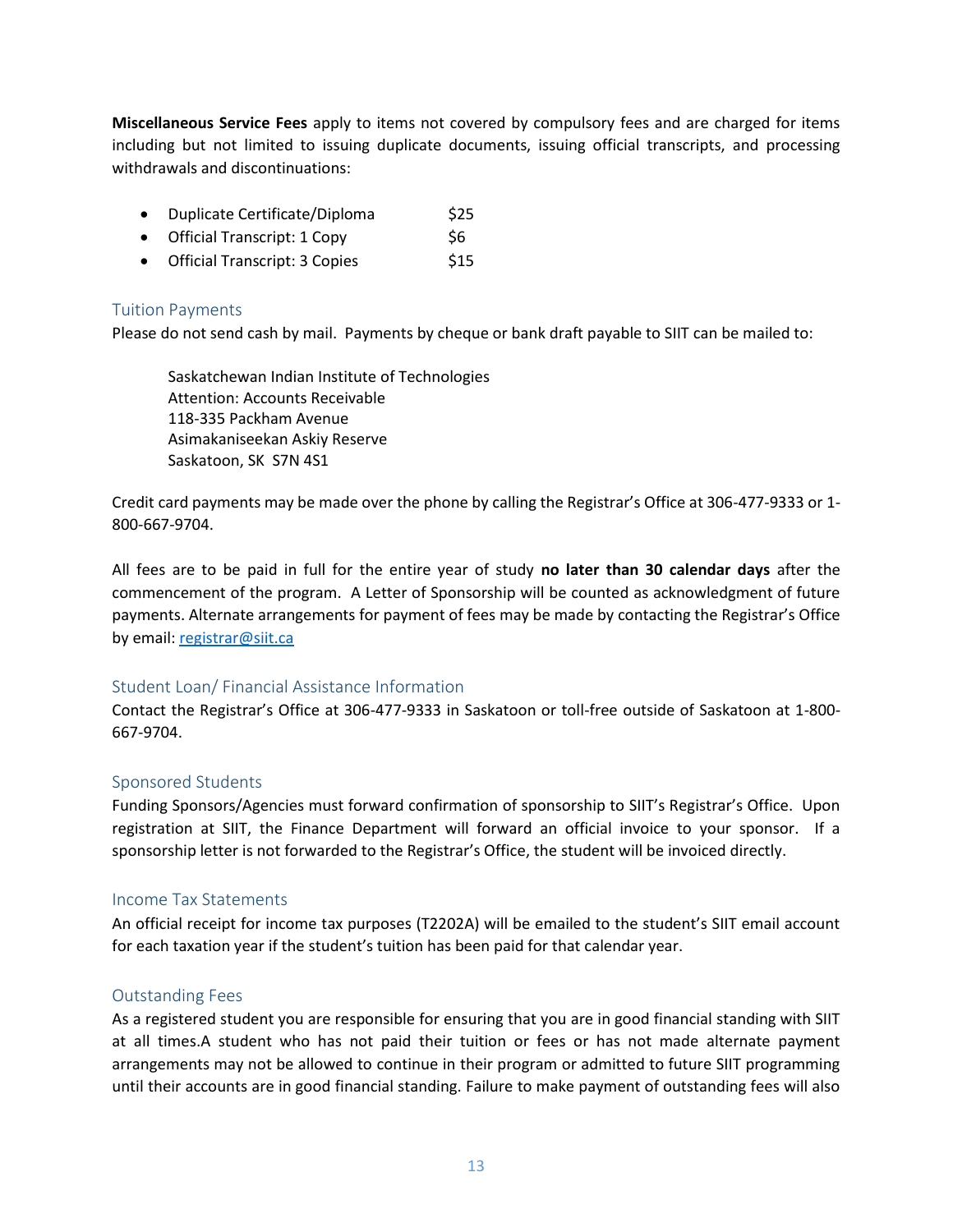result in academic hold by the withholding of grades, transcripts, completion documents and award payments.

#### <span id="page-13-0"></span>Refunds and Discontinuations

Students who withdraw or are required to discontinue from a program may be entitled to a refund of tuition and compulsory fees.

For the purpose of determining an effective discontinuation date, non-attendance is not considered a notification of intention to withdraw from a course or program—the program coordinator or dean must be notified in writing or email. For further information on discontinuation, please refer to the Student Guidelines and Policy section or online at mySIIT for the Attendance and Academic Misconduct policies. In the event of a program or course cancellation by SIIT, a full refund of paid tuition or fees will be issued to the individual or sponsor organization responsible for tuition or fee payment.

#### <span id="page-13-1"></span>Textbook Fees Refunds

Textbook fees are generally non-refundable; however, in the case that a textbook is returned in new or unopened condition within 30 days of program start date, a refund *may* be considered.

#### <span id="page-13-2"></span>Tuition and Compulsory Fees Refunds

Tuition and compulsory fees are refundable as determined by the student's discontinuation date and prorated accordingly. Please see below for refund dates. All refunds are less a \$100 administration fee. Any portion of the compulsory fees related to protective gear, tool kits or computing devices are not refundable. In some instances, items that are returned in new/unused conditions within 30 days or within 10% of program length may be refunded. The U-Pass fee per semester is non-refundable.

#### <span id="page-13-3"></span>Tuition and Compulsory Fees Refund Deadlines

All tuition and compulsory fee refunds are subject to a \$100 administration fee.

**Semester-based programs-** Tuition and compulsory fees are refundable per semester according to the timelines listed below:

| <b>Effective Date of Discontinuation</b>      | <b>Refund</b>                       |
|-----------------------------------------------|-------------------------------------|
| Up to 30 calendar days from start of semester | 100% of tuition and compulsory fees |
| 31-59 calendar days from start of semester    | 50% of tuition and compulsory fees  |
| 60+ days calendar days from start of semester | No refund                           |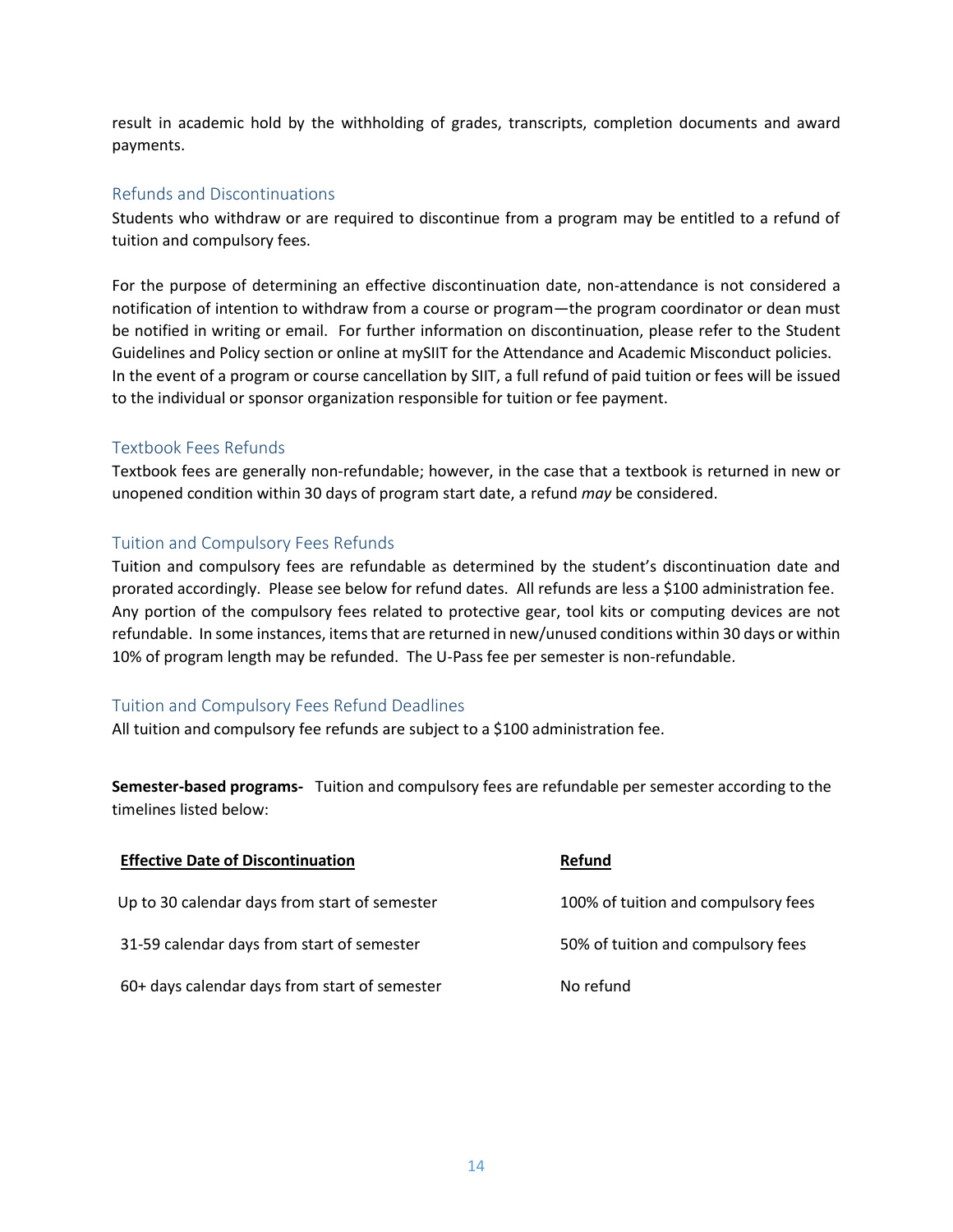**Non-semester, modular- based, and other programs that are more than 20 weeks (140 calendar days) in duration-** Tuition and compulsory fees are refundable according to the timelines listed below:

| <b>Effective Date of Discontinuation</b>     | <b>Refund</b>                       |
|----------------------------------------------|-------------------------------------|
| Up to 30 calendar days from start of program | 100% of tuition and compulsory fees |
| 31-59 calendar days from start of program    | 75% of tuition and compulsory fees  |
| 60 - 69 calendar days from start of program  | 50% of tuition and compulsory fees  |
| 70+ calendar days from start of program      | No refund                           |

**Programs up to 20 weeks (140 calendar days) in duration-** Tuition and compulsory fee refunds will be based on percentage of time spent in the program:

| <b>Effective Date of Discontinuation</b> | <b>Refund</b>                       |
|------------------------------------------|-------------------------------------|
| Up to 10% of time spent in program       | 100% of tuition and compulsory fees |
| 10%-50% of time spent in program         | 50% of tuition and compulsory fees  |
| Over 50% of time spent in program        | No refund                           |

### <span id="page-14-0"></span>Awards

SIIT is committed to the recognition of students who strive for academic excellence, while maintaining a balanced lifestyle as students, parents, and community members. To qualify to receive SIIT Awards, recipients must maintain at least 90% attendance average and an academic average of 60% or greater throughout the semester or academic year. Students are encouraged to inquire about the availability of scholarships, awards and bursaries through SIIT as well as external sources.

#### <span id="page-14-1"></span>Awards Applications

On average, \$350,000 in awards are available to SIIT students yearly. Please apply! Students can apply for all SIIT Awards with a single application. The application form is available at the beginning of semester one and two (September and February) on the SIIT website. SIIT Awards will also email a link to the application and deadlines to all registered students each semester.

A variety of corporate, private, and government funds contribute to the SIIT Awards fund. The criteria for selection varies according to each scholarship, although most are selected based on financial need and/or achievement. Applicants are shortlisted and reviewed by a committee that includes representatives from all SIIT departments and SIIT alumni. Awards are selected year round, beginning in November and ending in June. Questions about awards and awards applications can be directed to [awards@siit.ca](mailto:awards@siit.ca)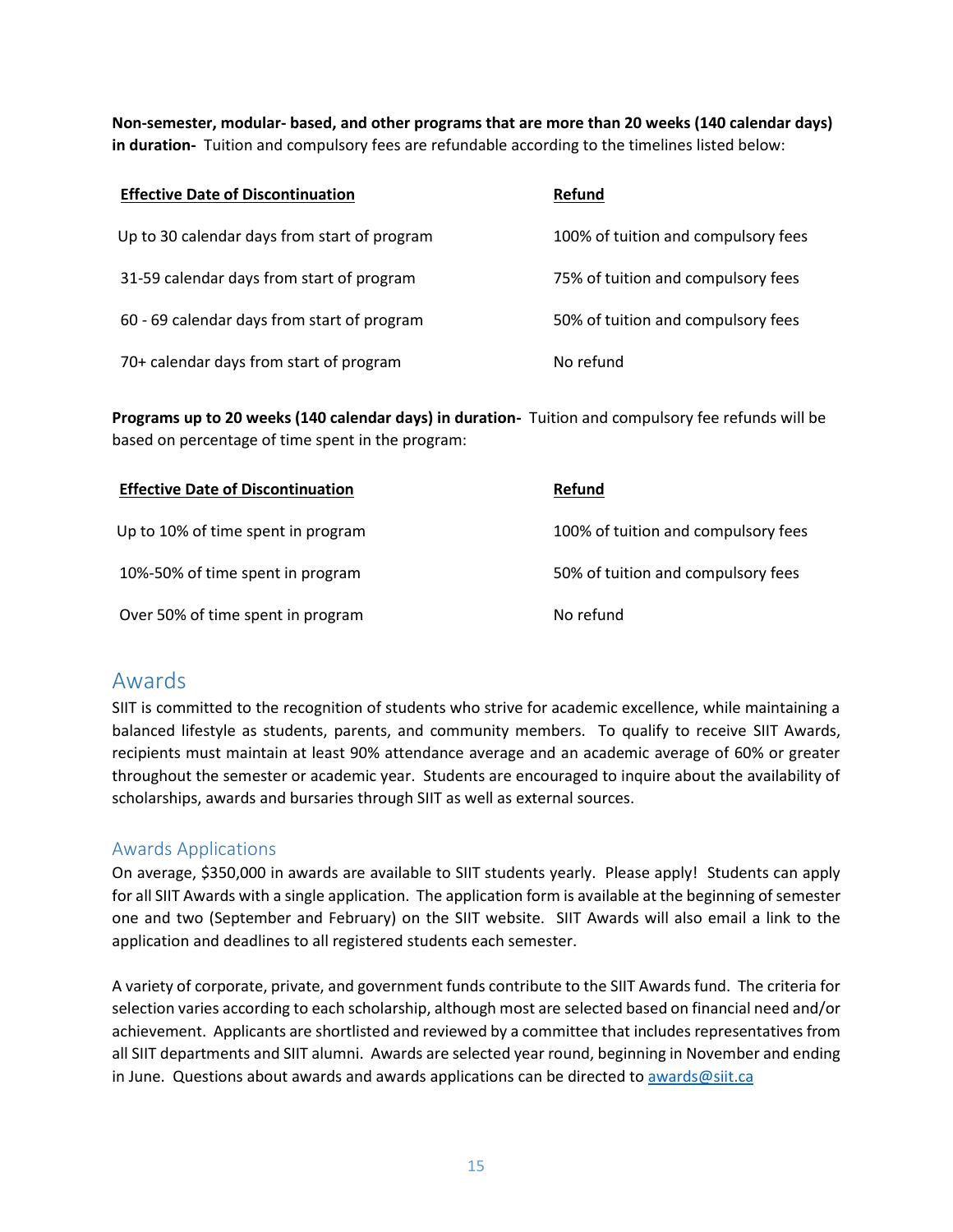## <span id="page-15-0"></span>Student Guidelines and Policies

Listed here are summaries of SIIT Student Policies. For full policies, please see [http://siit.ca/wp](http://siit.ca/wp-content/uploads/2018/11/Academic-Policies-2018-19.pdf)[content/uploads/2018/11/Academic-Policies-2018-19.pdf](http://siit.ca/wp-content/uploads/2018/11/Academic-Policies-2018-19.pdf)

#### <span id="page-15-1"></span>Attendance

SIIT expects that each learner maintain full attendance to maximize their learning experience. Full attendance is defined by SIIT as having no unauthorized absenteeism. Each program is responsible for setting its own specific attendance requirements. As set out in this policy and in campus and/or program guidelines, SIIT makes allowances for authorized absenteeism and applies consequences for unauthorized absenteeism.

This Attendance Policy applies to all SIIT learners attending courses, practicums or work placements. Learners are required to report any absence to their instructor or designated contact. Please refer to the individual programs for specifics of who to contact (if other than the instructor). Failure to report an absence for a period exceeding three (3) consecutive days may result in discontinuation from one's program.

**Authorized absenteeism-** SIIT makes allowances for the following excused absences:

- 1. **Compassionate leave-** In the event of an illness in the learner's immediate family, the learner must consult with the Program Coordinator or designated person for leave.When taking compassionate leave the learner is required to fulfill the academic requirements of their program.
- 2. **Bereavement leave** In the event of a death in the learner's immediate family or family friend/relative, the learner must consult with the Program Coordinator or designated person for leave.

When taking compassionate leave the learner is required to fulfill the academic requirements of their program.

#### **3. Medical leave**

- 3.1 *Medical appointments:* With advance notice to the instructor or designated contact, authorized absenteeism will be allowed for regular medical appointments.
- 3.2 *Short-term sick leave:* An extended period of three (3) consecutive academic days or more per semester requires medical documentation from a licensed health professional.
- 3.3 *Long-term sick leave:* An extended absence period of ten (10) consecutive days or more per semester due to illness will require a Medical Withdrawal from the program. The learner must provide documentation from a licensed health professional to verify a Medical Withdrawal. The Program Dean will review and approve any requests for Medical Withdrawal.

When taking medical leave for appointments and short-term sick leave the learner is required to fulfill the academic requirements of their program.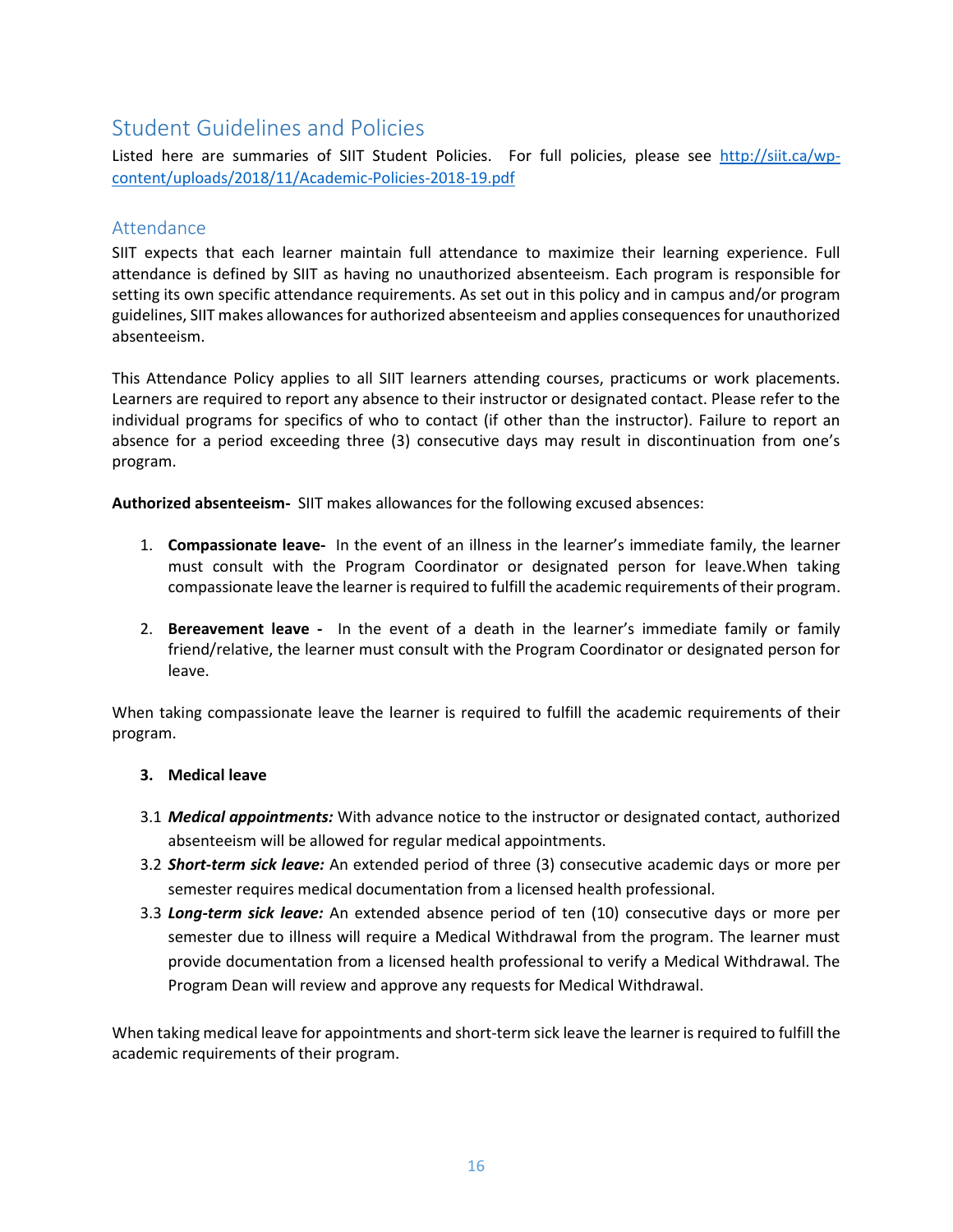4. **Other-** Please refer to program-specific guidelines for any authorized absenteeism other than those listed above. Leave required to attend ceremonies is included here. Your instructor can approve this leave if provided with the date/ location/ and type of ceremony.

When taking leave the learner is required to fulfill the academic requirements of their program.

**Unauthorized absenteeism-** SIIT expects full attendance in all programs, courses, practicums and work placements. Full attendance is defined as having no unauthorized absenteeism. If for any reason a learner is to be absent from or late for class they are required to contact the instructor or designated contact by phone, email, text or fax prior to their absence or lateness.

Lateness may be deemed an unauthorized absenteeism. Continuous and/or multiple episodes of lateness will result in the Progressive Disciplinary Procedure being initiated.

**Progressive Disciplinary Procedure-** SIIT's Progressive Disciplinary Procedure includes informal and formal procedures. Discipline will reflect the seriousness of the infraction; the informal procedure does not necessary precede formal sanctions.

*Informal procedure* – Procedures for dealing with minor infractions will be informal. Minor infractions are single, largely unintentional breaches of SIIT policy that generally do not result in harm to individuals and/or SIIT. Learning Services will be notified.

Informal disciplinary action will consist of the instructor meeting with the learner. Please refer to individual program guidelines for further detail.

*Formal procedure* – Procedures for dealing with major infractions will be formal. Major infractions are either single breaches of significance or multiple breaches of SIIT policy that result or have the potential to bring harm to individuals and/or SIIT.

For more serious misconduct, or in cases where the learner disagrees that an offense was committed, or when either the instructor or learner deems the informal procedure has been ineffective in reconciling the issue, the formal procedure will be implemented.

Formal disciplinary actions may include the following:

- 1. Written warning
- 2. Second and final written warning
- 3. Discontinuation leading to either a suspension or expulsion

Discontinuation is generally the final step in the formal procedure; however, dependent upon circumstances and severity of the infraction, the Progressive Disciplinary Procedure may move directly to discontinuation. A learner facing discontinuation will be given written notice identifying the reasons for discontinuation. A copy of the letter will be placed in their student file. Under these circumstances, the individual no longer has learner status and will not be eligible to apply for re-admission until the following academic term as determined by their department. Learners may apply for an appeal if their appeal falls under the Grounds for Appeal. Please see the Appeals Procedure Policy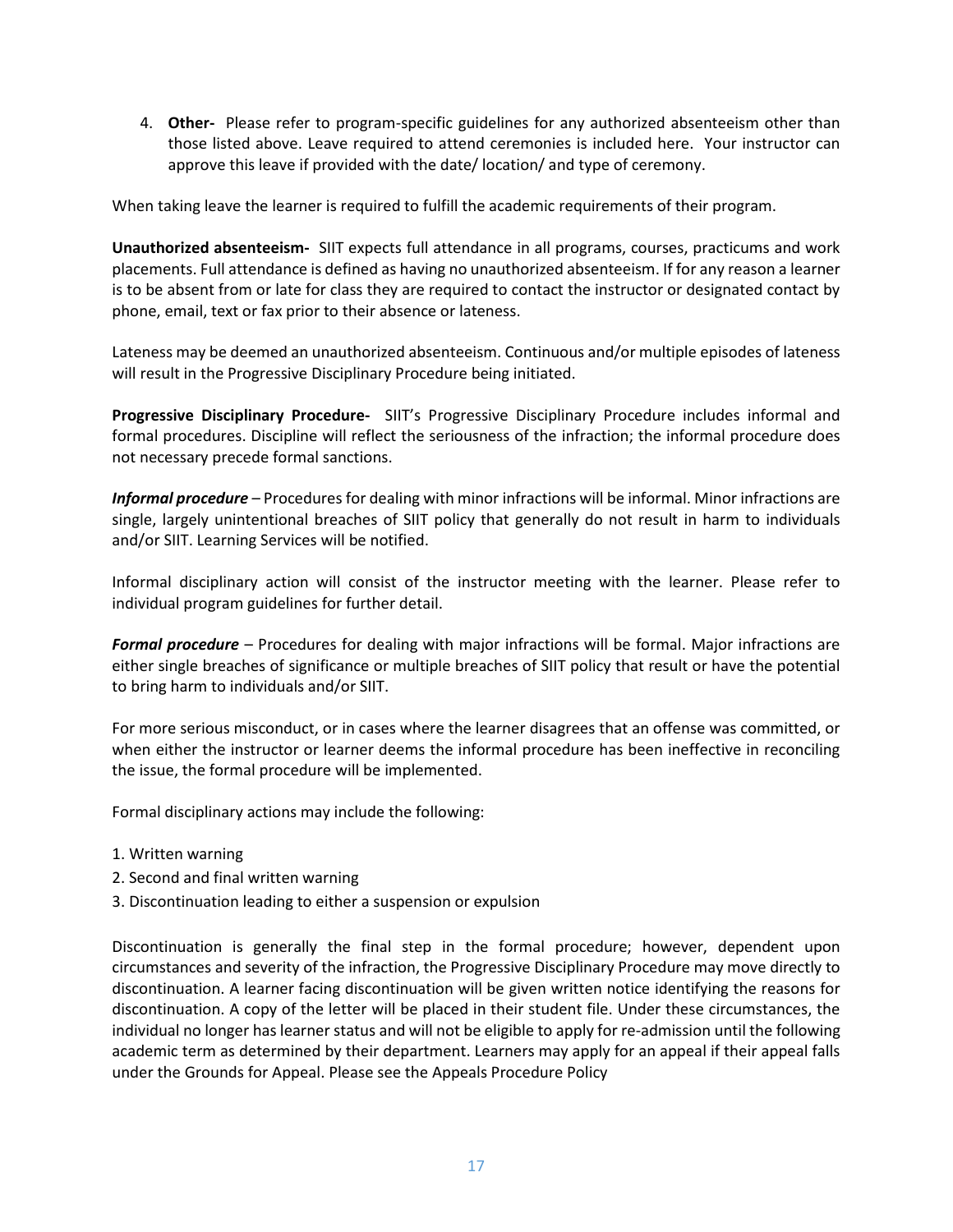#### <span id="page-17-0"></span>Student Accommodation

The SIIT Disability Accommodations Policy specifies the understanding that those individuals with diverse learning needs may be accommodated within SIIT's programming. SIIT will strive to accommodate learners if it does not pose undue hardship\* to SIIT and allows the educational requirements of each program to be met.

SIIT learners who require accommodation(s) have the option to voluntarily declare their disability and consent to participating in the process of developing a learning plan.

\*Undue hardship may include intolerable financial cost or disruption to business but does not include the cost or business inconvenience of providing washroom facilities, living quarters or other facilities for persons with physical disabilities where those facilities must be provided by law.

#### <span id="page-17-1"></span>Academic Progress

SIIT is committed to supporting our learners achieve academic success. This policy outlines the processes that are to be taken if a learner is unsuccessful in achieving the stated academic performance level or minimum semester grade point average of their program. Learners who do not meet academic performance expectations will be placed under review. Learners who are unsuccessful in meeting the academic performance expectations after being given an opportunity to improve may be subject to SIIT's Progressive Disciplinary Procedure.

**Corrective Measures-** Any learner identified as being unsuccessful in meeting academic performance standards will meet with the respective instructor to discuss concerns.

Learners who are unsuccessful in meeting the academic performance expectations after being given an opportunity to improve may work with the appropriate SIIT academic staff and/or Learner Services to develop a learner success plan to improve performance. This learner success plan will identify steps to be taken (e.g., structured tutorial work) and timelines for monitoring progress.

**Progressive Disciplinary Procedure-** SIIT's Progressive Disciplinary Procedure includes informal and formal procedures. Discipline will reflect the seriousness of the infraction; the informal procedure does not necessary precede formal sanctions.

*Informal procedure* – Procedures for dealing with minor infractions will be informal. Minor infractions are single, largely unintentional breaches of SIIT policy that generally do not result in harm to individuals and/or SIIT. Informal disciplinary action will consist of the instructor meeting with the learner. Learning Services will be notified. Please refer to individual program guidelines for further detail.

*Formal procedure* – Procedures for dealing with major infractions will be formal. Major infractions are either single breaches of significance or multiple breaches of SIIT policy that result or have the potential to bring harm to individuals and/or SIIT.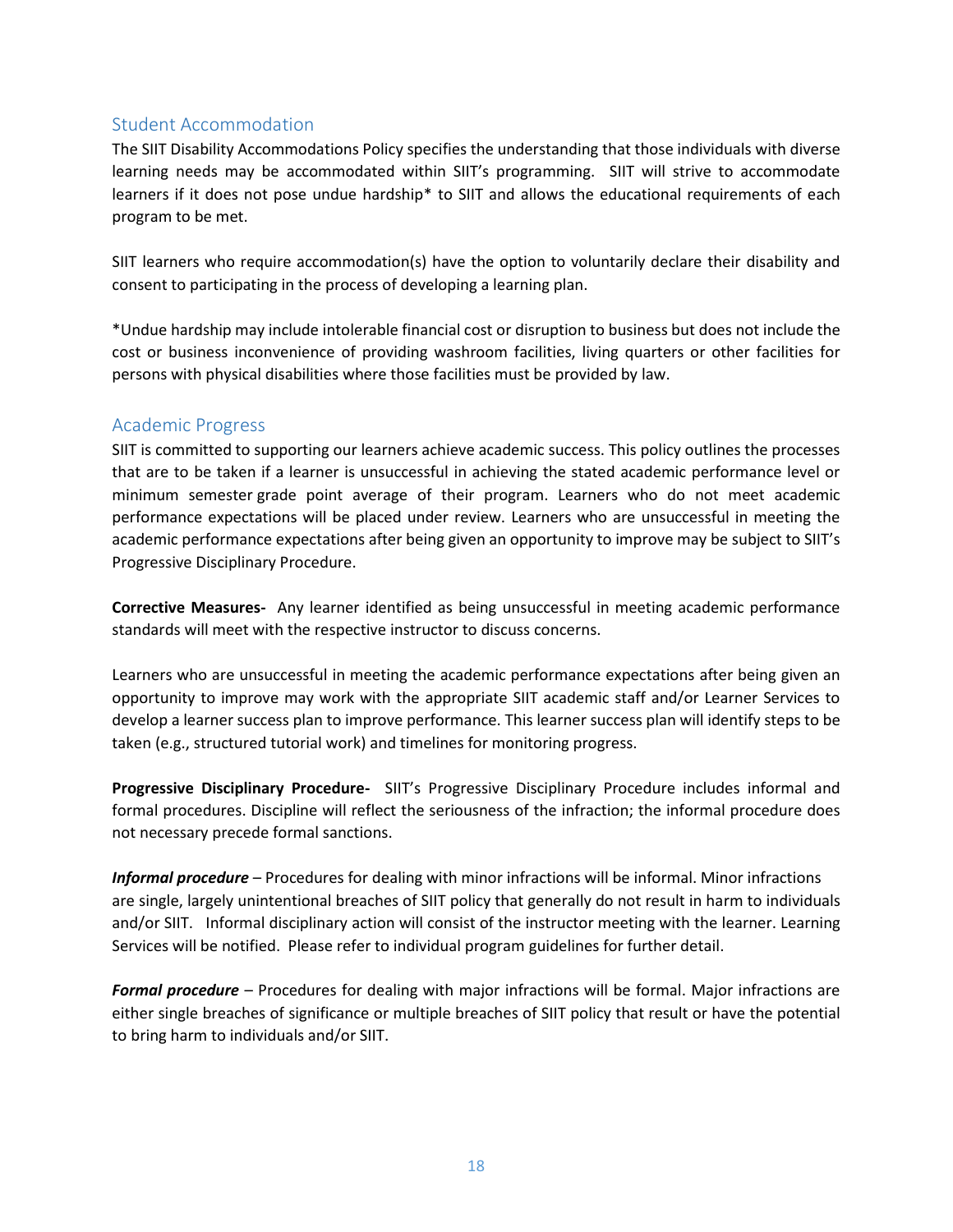For more serious misconduct, or in cases where the learner disagrees that an offense was committed, or when either the instructor or learner deems the informal procedure has been ineffective in reconciling the issue, the formal procedure will be implemented. Formal disciplinary actions may include the following:

- 1. Written warning
- 2. Second and final written warning
- 3. Discontinuation leading to either a suspension or expulsion

Discontinuation is generally the final step in the formal procedure; however, dependent upon circumstances and severity of the infraction, the Progressive Disciplinary Procedure may move directly to discontinuation. A learner facing discontinuation will be given written notice identifying the reasons for discontinuation. A copy of the letter will be placed in their student file. Under these circumstances, the individual no longer has learner status and will not be eligible to apply for re-admission until the following academic term as determined by their department. Learners may apply for an appeal if their appeal falls under the Grounds for Appeal. Please see the Appeals Procedure Policy on the SIIT website.

#### <span id="page-18-0"></span>Assessment of Student Learning

Learning outcomes will be assessed on an equitable and transparent basis. Final standings in each course will be based on formative and summative assessment of learning according to the assessment system and examination process established by each program.

All SIIT courses have a pre-determined assessment system designed to provide a reliable and fair indication of learner performance. Assessment processes provide information to employers, transfer institutions and future instructors. Grades provide information for decisions of learner eligibility for financial aid, scholarships, and continued studies within SIIT. A learner's final standing in each course is determined by formative and summative assessments established for that course and may consist of a combination of assignments, projects, practicums and examinations. Learners must abide by the timelines specified by instructors via their course outlines for submitting assignments and writing exams.

Failure **of 50% or more of course load** in the semester system may result in learners being discontinued from the program.

**Progress Review-** Each learner's learning performance is assessed at a progress review. The information considered during these reviews includes learners' marks and overall conduct including unexcused absenteeism. The progress review is a meaningful assessment that provides each student with feedback and direction to ensure their success in the program. Learning Services is there to support the learner. Feedback will generally be provided in writing in a progress report; a meeting with the learner may be held.

In cases of learners whose progress is deemed either 'satisfactory with concerns' or 'unsatisfactory,' specific instruction on how to improve their work, how their work will be assessed and when and what the consequences will be if they do not improve must be outlined with the learner in the progress report.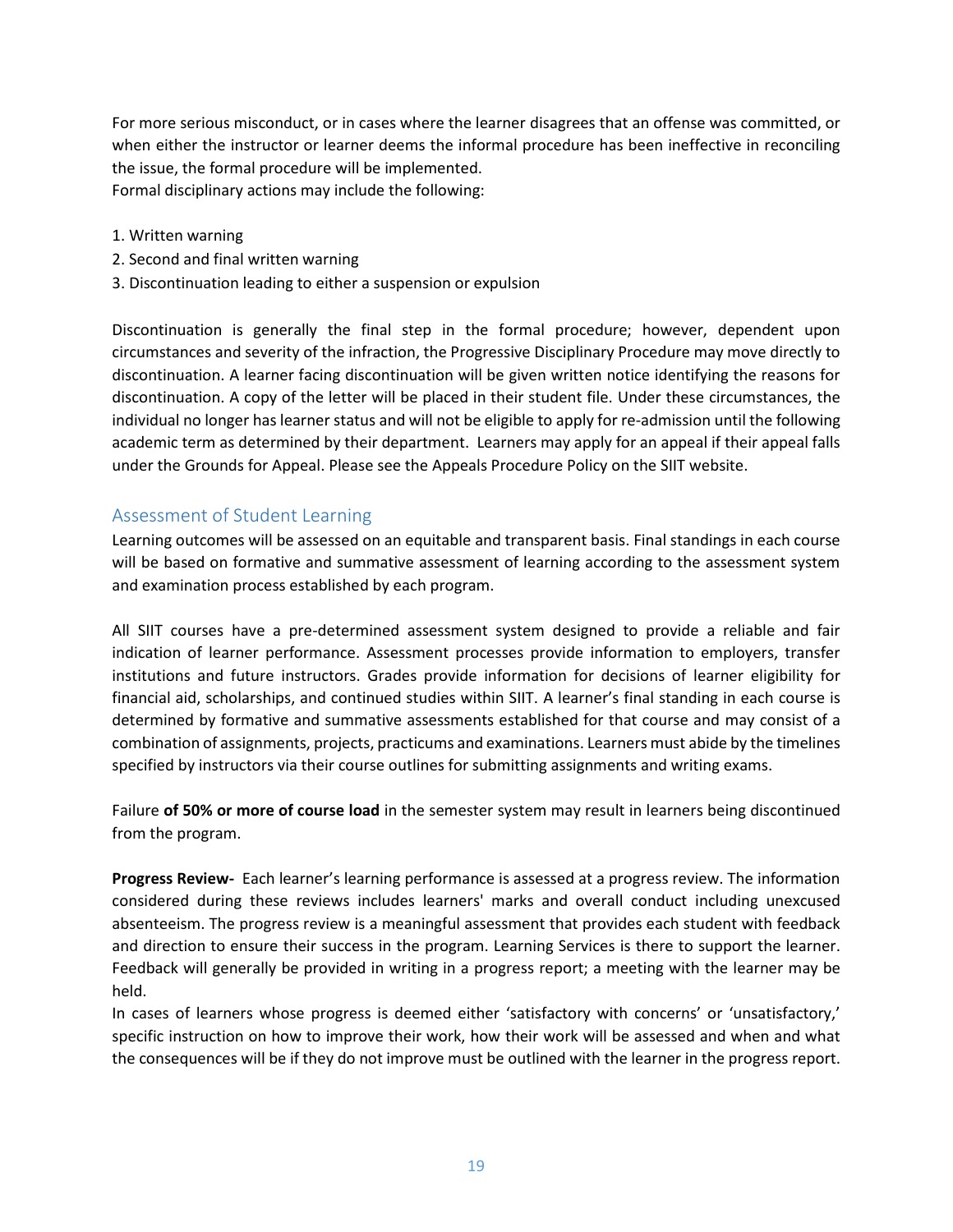If the learner does not meet the criteria stated in the progress report, progress may be deemed unsatisfactory. They may be discontinued from their program.

**Final Examinations-** A final examination may be required for each SIIT course/program and is scheduled for the end of each semester or term. Please refer to your program's course assessment and guidelines as expectations for each program may vary.

It is mandatory to write a final examination on the date scheduled. In case of absenteeism, **deferred examination requests will be considered as per the Deferred Examinations Policy.**

Each examination is overseen by an invigilator (usually the instructor) who monitors the room and ensures the examination guidelines are followed. The invigilator will examine all the desks in the examination room for writing or content.

**General Examination Expectations-** The following expectations apply to any SIIT final examination conducted in any class regardless of weighting:

- Punctuality
- Approved Examination Materials
- Academic Honesty and Integrity
- Respectful Environment

#### <span id="page-19-0"></span>Deferred Exam

SIIT will allow a learner to write a deferred exam if the circumstances fall under authorized absenteeism. This policy outlines the procedure for any learner who needs to apply for a deferred exam. This procedure requires a learner to submit a Deferred Examination Request form to their department. If the request is approved the learner will be notified in writing of the new date for their exam by the program dean.

**Eligibility for Deferred Examinations-** Deferred examination requests will be considered for the following reasons:

- Compassionate Leave (Refer to Attendance Policy for criteria).
- Bereavement Leave (Refer to Attendance Policy for criteria).
- Serious medical leave with appropriate documentation from a health professional;
- Court appearances with a subpoena;
- Examination scheduling conflicts; and/or
- Other extenuating circumstances (Refer to Attendance Policy for criteria).

Reporting absenteeism after the exam may not be considered for any reason and could result in a failing grade. Emergency situations will be considered on a case by case basis.

Deferrals may not apply to brokered programs. Deferrals are dependent on each individual department guidelines; program-specific guidelines must be referred to for additional information.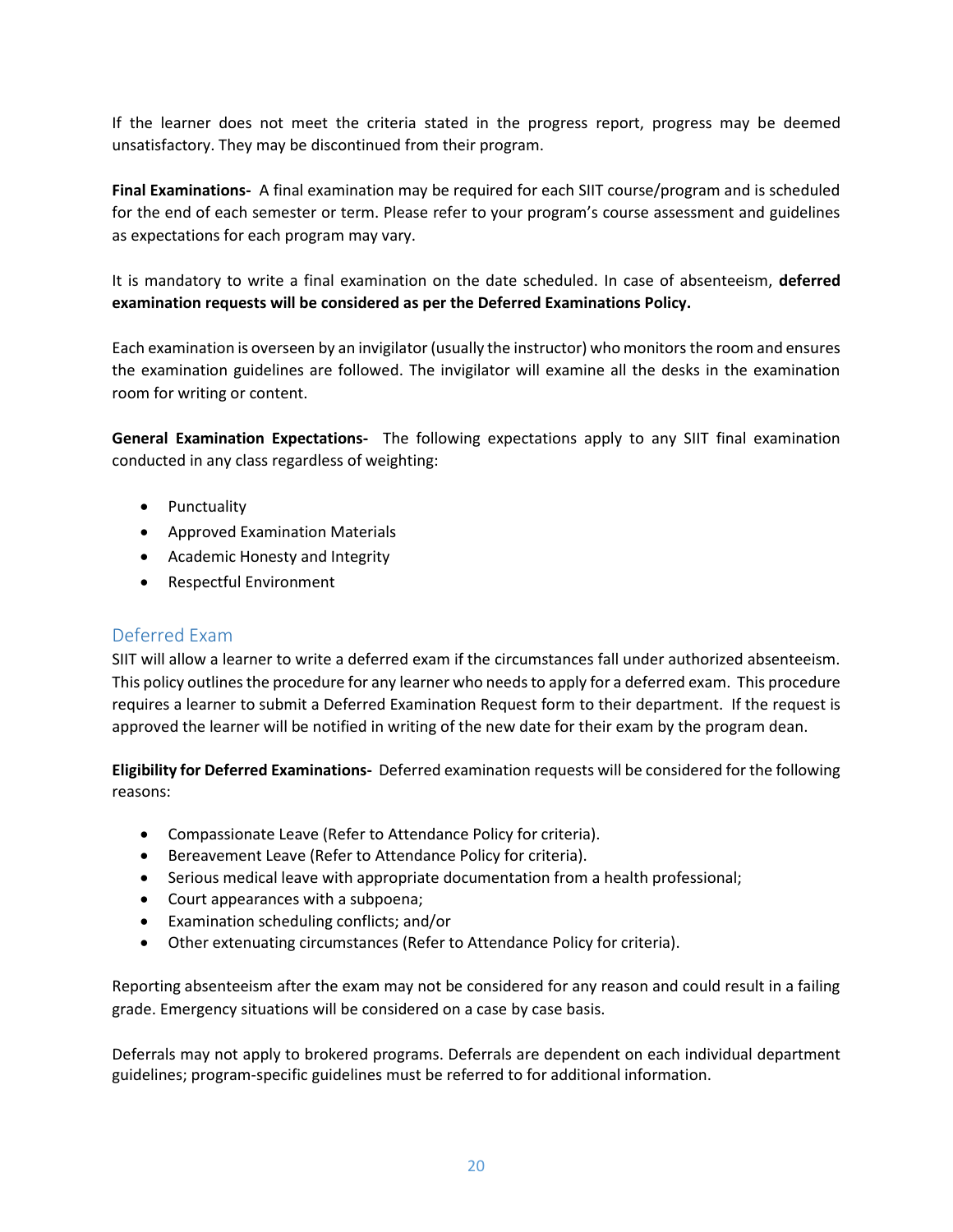#### **Deferred Examination Request Processes**

- (1) In the event that a learner meets the eligibility criteria above the learner may request a deferred examination by following the approved application process:
	- i. Submit a Student Program Requests Form to the program
	- coordinator within two (2) business days of the missed examination.
	- ii. Attach supporting documentation to the application.
	- iii. If the deferred examination is approved, confirm the next examination date with the program coordinator.
	- iv. If a deferred examination is not approved, the learner is responsible to attend the scheduled exam.

(2) In the case that emergency circumstances prevents a learner from writing an exam the process is as follows:

- i. Provide notification by telephone or e-mail to the designated individual (instructor or coordinator) within one (1) day of the examination.
- ii. Submit a Student Program Requests Form to the program coordinator within two (2) business days of the missed examination.
- iii. Attach supporting documentation to the application.
- iv. If the deferred examination is approved, confirm the next examination date with the program coordinator.
- v. If a deferred examination is not approved, the learner is responsible to attend the scheduled exam.

**Ruling on a Deferred Examination Request-** The ruling on a Deferred Examination Request will be made by the program coordinator/dean. The program dean will notify the learner by letter of the decision.

All learners who are granted a deferred examination will write that exam on the scheduled deferred day. If a learner misses the scheduled deferred examination, it is at the discretion of the program dean to allow a request for a second deferral.

If an applicant is not satisfied with the ruling, an appeal may be submitted in writing to the respective program dean no later than two (2) business days after receiving the ruling. The appeals decision will be made by the department dean. Learners are eligible for only one such appeal during their program, pending exceptional circumstances.

#### <span id="page-20-0"></span>Supplementary Exam

Learners with a failing grade in a course may be eligible to apply for a supplementary assessment in order to bring a course grade to the passing mark for the program. Eligibility criteria will be established by each program. Each program will determine the method of demonstrating satisfactory competency of the course content including an exam, project or other activity.

**Supplemen***t***ary Assessment-** A supplementary exam or course works provides a learner with the option to bring a grade to the passing mark of the program. To qualify for this option: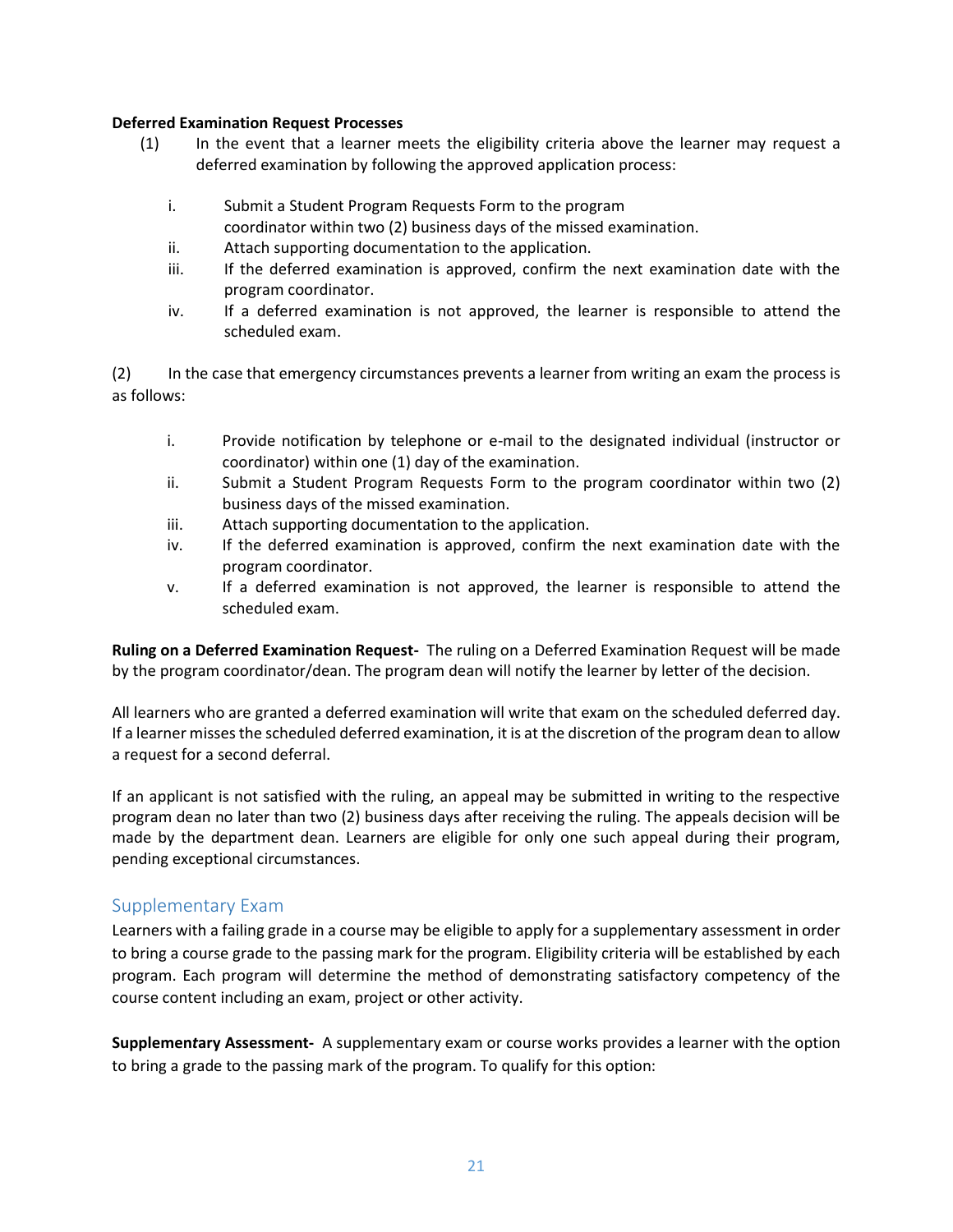- i. The learner must be passing at least 50% of his/her course load in the semester.
- ii. The former grade must be within a 10 mark range of the passing mark.
- iii. The learner must meet any program-specific requirements. For example, for some programs, a learner may be required to have a GPA of 60% or higher.

As noted above, the final decision is subject to approval by the program dean. The program dean will communicate the final decision by letter to the learner.

If approval is granted, the instructor will provide the learner with the supplementary course work or examination. The instructor will assume role as invigilator, assess the supplementary course work and submit assessment to the program coordinator. The program dean will communicate by letter to the learner their final grade.

#### <span id="page-21-0"></span>Challenge Exams

SIIT will permit learners to challenge a course to gain credit for previous formal or informal learning. Procedures to challenge a course will be established for each program based on appropriate methods for the particular program. Outcomes of the assessment process will be communicated to the learner in writing.

SIIT learners submit a Course Challenge Examination Application along with the non-refundable fee equivalent to the tuition of the course and other applicable fees as determined by the department. Payment of the required fee must be received before a learner takes the course challenge examination. Learners may only be allowed to challenge an examination where available and applicable. If approved, the learner will be notified of the examination date in writing by the program coordinator.

The program instructor will prepare examination and assume role as invigilator. Once the examination is completed the learner will be notified in writing by the program dean their final mark.

#### <span id="page-21-1"></span>Academic Misconduct

SIIT is committed to academic integrity which SIIT defines as honesty and responsibility within academic study. Each learner is expected to respect and exemplify SIIT's standards of academic integrity. SIIT takes reasonable measures to inform SIIT learners of our standards of academic integrity and what is deemed academic misconduct.

Student Academic Misconduct is the term used to describe dishonest and unethical academic behaviour. The standard for student academic misconduct is breached by the following behaviours:

- (i) Altering or falsifying files, computer records, or any document relating to a learner's academic performance;
- (ii) Conducting plagiarism, defined as the use of information, ideas or works of others and submitting it as one's own;
- (iii) Providing false or misleading information or documentation to gain admission to a SIIT program;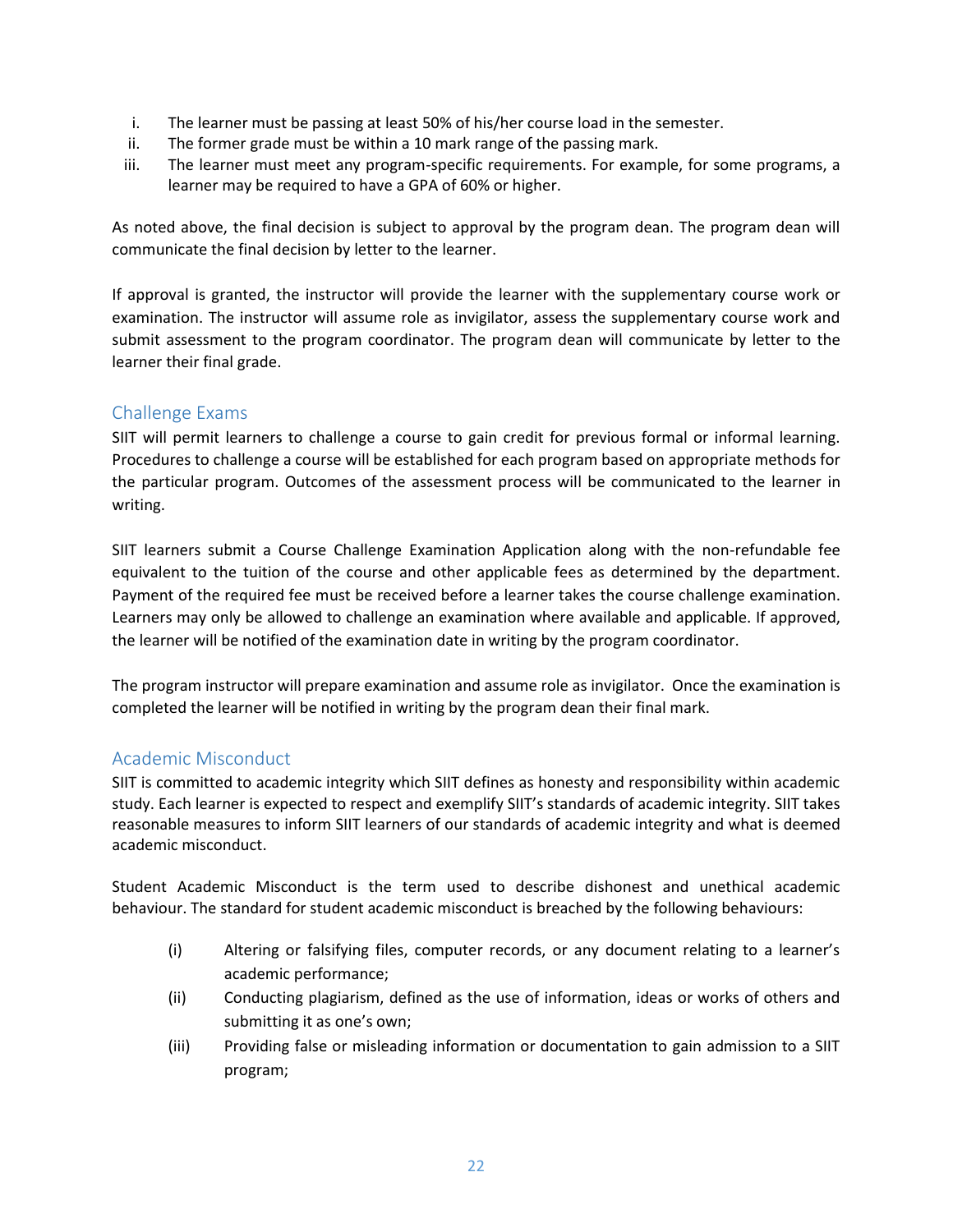- (iv) Securing by theft, lecture notes, computer records or academic materials prepared by another learner or an instructor;
- (v) Altering answers on a returned examination;
- (vi) When prohibited, removing an examination from the examination room;
- (vii) Seeking to acquire or acquiring prior knowledge of the contents of any examination question or paper;
- (viii) Possessing or using notes or other sources of information or devices in an examination not permitted by the course instructor; and/or
- (ix) Assisting another person engaged in actions that amount to academic dishonesty.

Academic misconduct is unacceptable to SIIT and will not be tolerated. Any SIIT learner found to be engaged in academic misconduct as specified in this policy will be subject to SIIT's Progressive Disciplinary Procedure. Discipline for academic misconduct is based upon the severity of the action(s).

**Progressive Disciplinary Procedure-** SIIT's Progressive Disciplinary Procedure includes informal and formal procedures. Discipline will reflect the seriousness of the infraction; the informal procedure does not necessary precede formal sanctions.

*Informal procedure* – Procedures for dealing with minor infractions will be informal. Minor infractions are single, largely unintentional breaches of SIIT policy that generally do not result in harm to individuals and/or SIIT.

For this specific policy, the informal procedure will be used if the academic misconduct is the result of carelessness, misunderstanding of the rules or miscommunication.

Informal disciplinary action will consist of the instructor meeting with the learner. Learning Services will be notified.

Please refer to individual program guidelines for further detail.

*Formal procedure* – Procedures for dealing with major infractions will be formal. Major infractions are either single breaches of significance or multiple breaches of SIIT policy that result or have the potential to bring harm to individuals and/or SIIT.

For more serious misconduct, or in cases where the learner disagrees that an offense was committed, or when either the instructor or learner deems the informal procedure has been ineffective in reconciling the issue, the formal procedure will be implemented.

Formal disciplinary actions may include the following:

- 1. Written warning
- 2. Second and final written warning
- 3. Discontinuation leading to either a suspension or expulsion

Discontinuation is generally the final step in the formal procedure; however, dependent upon circumstances and severity of the infraction, the Progressive Disciplinary Procedure may move directly to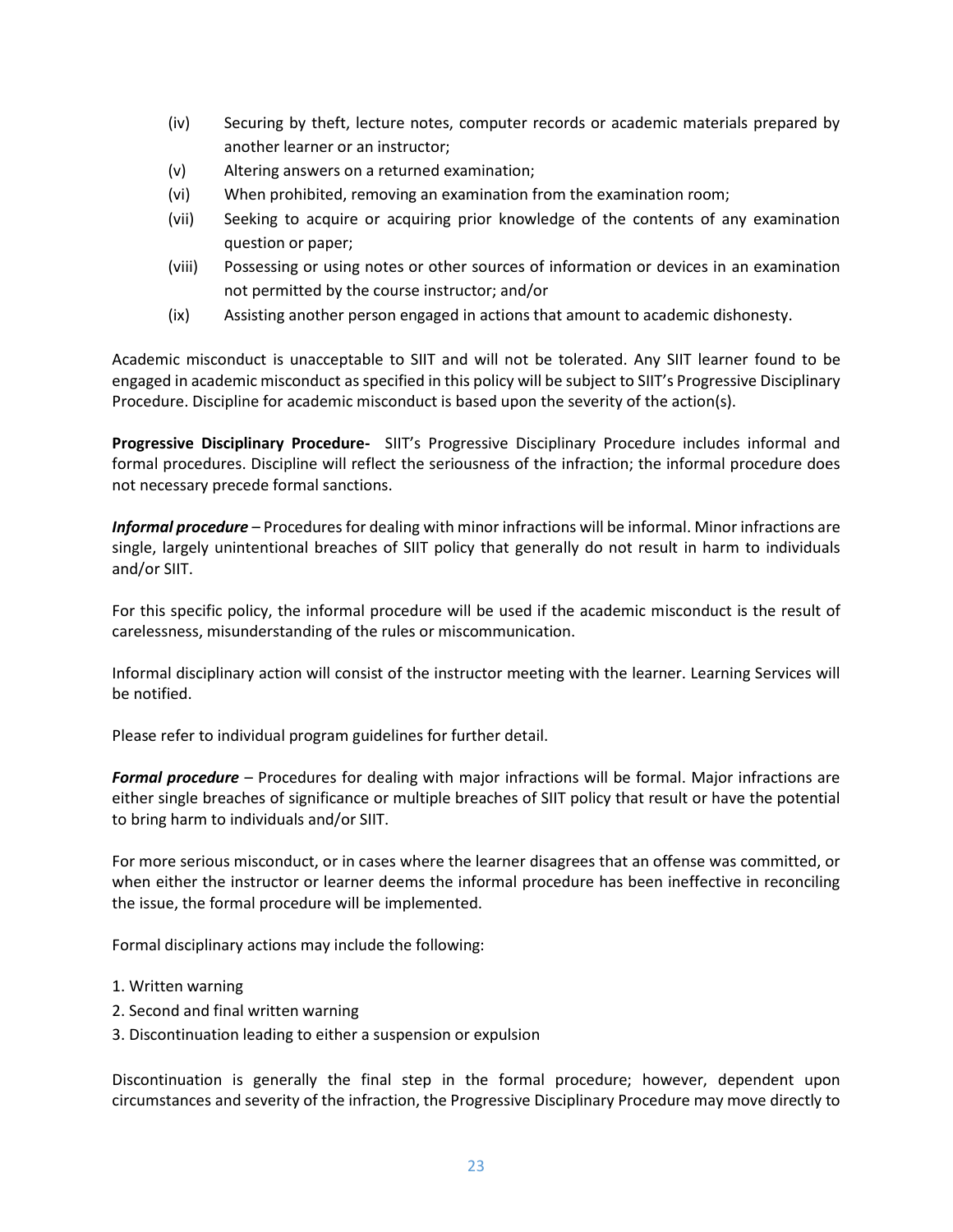discontinuation. A learner facing discontinuation will be given written notice identifying the reasons for discontinuation. A copy of the letter will be placed in their student file. Under these circumstances, the individual no longer has learner status and will not be eligible to apply for re-admission until the following academic term as determined by their department. Learners may apply for an appeal if their appeal falls under the Grounds for Appeal. Please see the Appeals Policy below.

#### <span id="page-23-0"></span>Non-Academic Misconduct

SIIT expects all SIIT learners to act as positive roles models and maintain a professional image on and off SIIT campuses. Non-Academic misconduct will not be tolerated and will result in disciplinary action. Any SIIT learner found to be engaged in an act of non-academic misconduct as specified in this policy will be subject to SIIT's Progressive Disciplinary Procedure or may be discontinued from their program.

SIIT's standard for learner conduct in non-academic matters is breached when a learner behaves in the following manner:

- (i) Disrupting or threatening to disrupt any of the activities of SIIT;
- (ii) Harming or threatening to harm members of the SIIT community, including learners, faculty, or other staff of SIIT;
- (iii) Harassing or bullying either verbally, non-verbally or through social media network;
- (iv) Sexual Harassment. Please refer to SIIT's Policies and Procedures Manual Section (4) Anti-Harassment for further information.
- (v) Obstructing instructor and class productivity;
- (vi) Using force against any member of the SIIT community or student body;
- (vii) Sexual Assault. Please refer to SIIT's Sexual Violence Policy for further information.
- (viii) Taking, occupying, using, destroying, or damaging the property of SIIT or the property of any member of the SIIT community/student body;
- (ix) Engaging in unprofessional conduct or behaviour that is unbecoming of a learner and occurs in the learner's academic setting, practicum placements, or other setting related to the learner's area of professional practice;
- (x) Use, possession or distribution of any illegal substance or alcohol on any SIIT campus, facilities or sites, within the learner's academic setting, practicum placements, or other setting related to the learner's area of professional practice;
- (xi) Students who are impaired or otherwise unfit for duty by the influence of alcohol, cannabis/marijuana, controlled substances or other intoxicants including prescription or over the counter drugs. Fit for duty in the context of this policy means being able to safely perform assigned program tasks, assignments and duties without any limitations due to the after-effects of alcohol and substances; and/or
- (xii) Other similar conduct that disrupts or endangers the academic environment.

Disciplinary action for non-academic misconduct is based upon the severity of the action(s). Please refer to SIIT's Code of Conduct. SIIT learners are bound by the provincial and federal laws and legislation.

Students who have a medically approved prescription need to confidentially disclose to their instructor, coordinator or Learning Services any prescribed medications that may cause impairment in the event of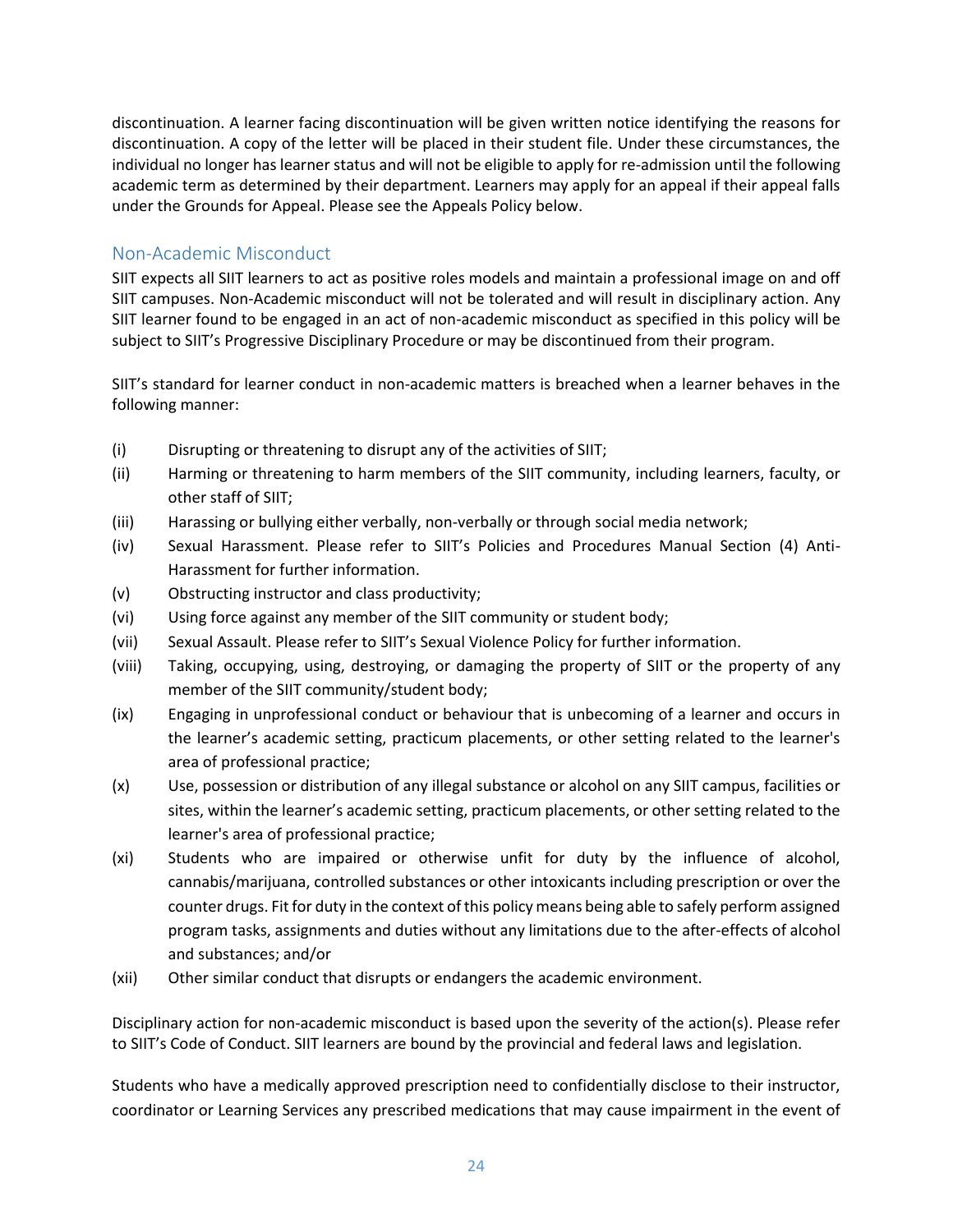operating any equipment, machines or safety sensitive activities. Refer to Accommodation for Controlled Substances Policy.

#### <span id="page-24-0"></span>Appeals

SIIT strives to ensure all learner-related disputes are managed fairly and expeditiously. Not every decision may be appealed, and decisions may only be appealed on procedural grounds. Appeals include discontinuation from a program for academic performance and non-academic misconduct; course grade appeals are dealt with via the Course Grade Appeals Policy.

The following constitute Grounds for Appeal within this policy:

- (i) That the original authority did not have authority or jurisdiction to reach the decision or impose the sanction(s) it did;
- (ii) Failure to follow procedural regulations of the relevant program dealing with assessment of academic work or performance that seriously affected the outcome;
- (iii) That there was bias on the part of a member or members of the original authority; and/or
- (iv) That new evidence has arisen that could not reasonably have been presented initially and that would likely have affected the decision of the original authority.

In any case, it is expected that the appeal application will also include evidence or other material to substantiate the appeal.

#### <span id="page-24-1"></span>Course Grade Appeals

SIIT is committed to high standards of fairness in evaluating the academic performance and work of our Learners. Learners who believe that an error has occurred or that they have been unfairly treated regarding their final grade for a course or practicum or work placement have the right to a course grade appeal. As set out in this Course Grade Appeals Policy, SIIT has two (2) review processes: informal and formal.

**Informal Review Process-** Prior to initiating the formal review process, a learner who has a concern with the assessment of their course work will consult with his/her instructor. The purpose of the consultation is to review the course evaluation and ensure all work was completed, all marks included and the grade was calculated correctly. Any errors discovered and subsequent course grade changes will be resubmitted to the Program Dean for approval.

**Formal Review Process-** If after completing the informal review process the learner is not satisfied with the assessment of their course, practicum or work experience, they may start the formal review process. To initiate the formal review process:

- (i) The learner must submit a Course Grade Appeals Form to their Program Dean within five (5) business days of receiving his/her final grade. Course Grade Appeals Forms may be found on the SIIT website under student academic policies.
- (ii) The Program Coordinator, as applicable, or Program Dean will request any relevant documentation that may include assignments, exams and papers to be re-evaluated.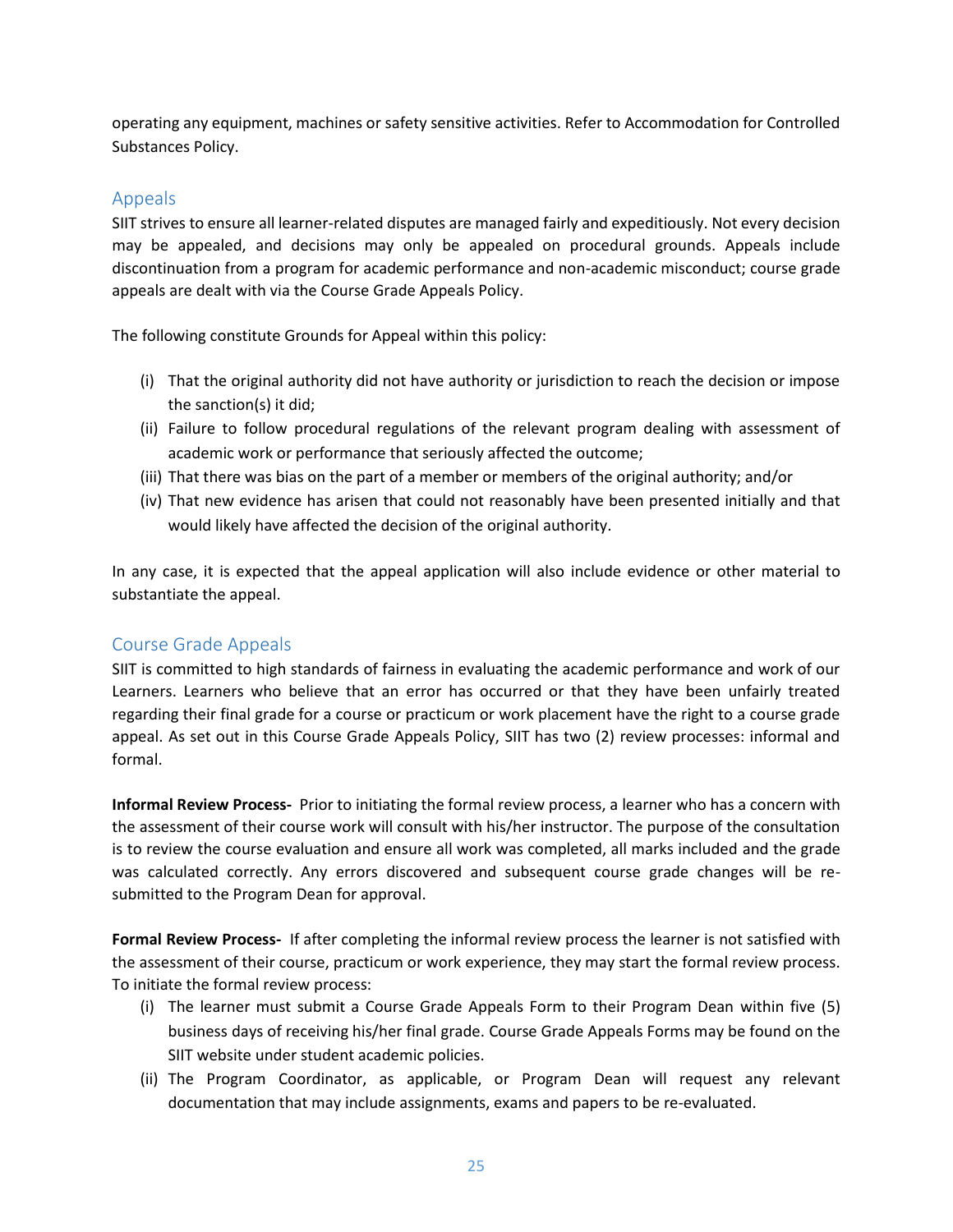- (iii) If the Program Dean deems it necessary, a re-assessor will be appointed to review the course work.
- (iv) The Program Dean will communicate with both the instructor and learner for any additional information required related to the final course grade.
- (v) The re-assessor will submit the re-read documentation and final mark to the Program Dean.
- (vi) The learner will be notified by letter of the determination of the mark as soon as possible and no later than within twenty (20) business days of the initial formal review process.
- (vii) The final course grade mark submitted by the re-assessor and approved by the Program Dean will be final.

#### <span id="page-25-0"></span>Accommodation of Legally Controlled Substances

SIIT is committed to supporting our students and for this reason, student health and safety is of principal concern. SIIT students who are using medications are required to do so responsibly, including medications that are prescribed and over-the-counter. Properly authorized medical cannabis and other legally controlled substances will be treated the same as all other prescription medication.

A Student complies with this Policy if they are in possession of and/or uses or consumes a Medication lawfully prescribed or authorized to them or a non-prescription Medication while completing SIIT Programing/Coursework, whether on or off SIIT Premises, including during a meal period or rest period provided:

- The Student is using the Medication for its intended purpose and in the manner directed by the Student's physician or pharmacist or the manufacturer of the Medication;
- The use of the Medication does not adversely affect the Student's ability to safely perform assigned program tasks, assignments and duties without any limitations due to the use or aftereffects of cannabis; and
- If applicable, the Student has notified their course instructors, coordinators or Student Services, prior to the commencement of any program tasks, assignments and duties, of any potentially unsafe or negative effects associated with the Medication; provided proof of the prescription or authorization from the Student's physician or pharmacist regarding the Medication, if requested; and obtained prior approval from SIIT to use the Medication while completing SIIT Programming/Coursework. This information is considered confidential and will be treated as such. Maintaining a Student's privacy is a top concern, second only to safety.

A Student is not required to disclose their specific medical diagnosis. Students who have a medical condition which requires accommodation should inform and discuss the need for accommodation with SIIT by contacting Student Services. SIIT will work with the individual that requests accommodation in an effort to ensure that the measures taken are both effective, and mutually agreeable, up to the point of undue hardship.

A Student should never share, sell or trade their Medication or Medical Cannabis with any other Student or staff member, even those who may have a similar prescription.